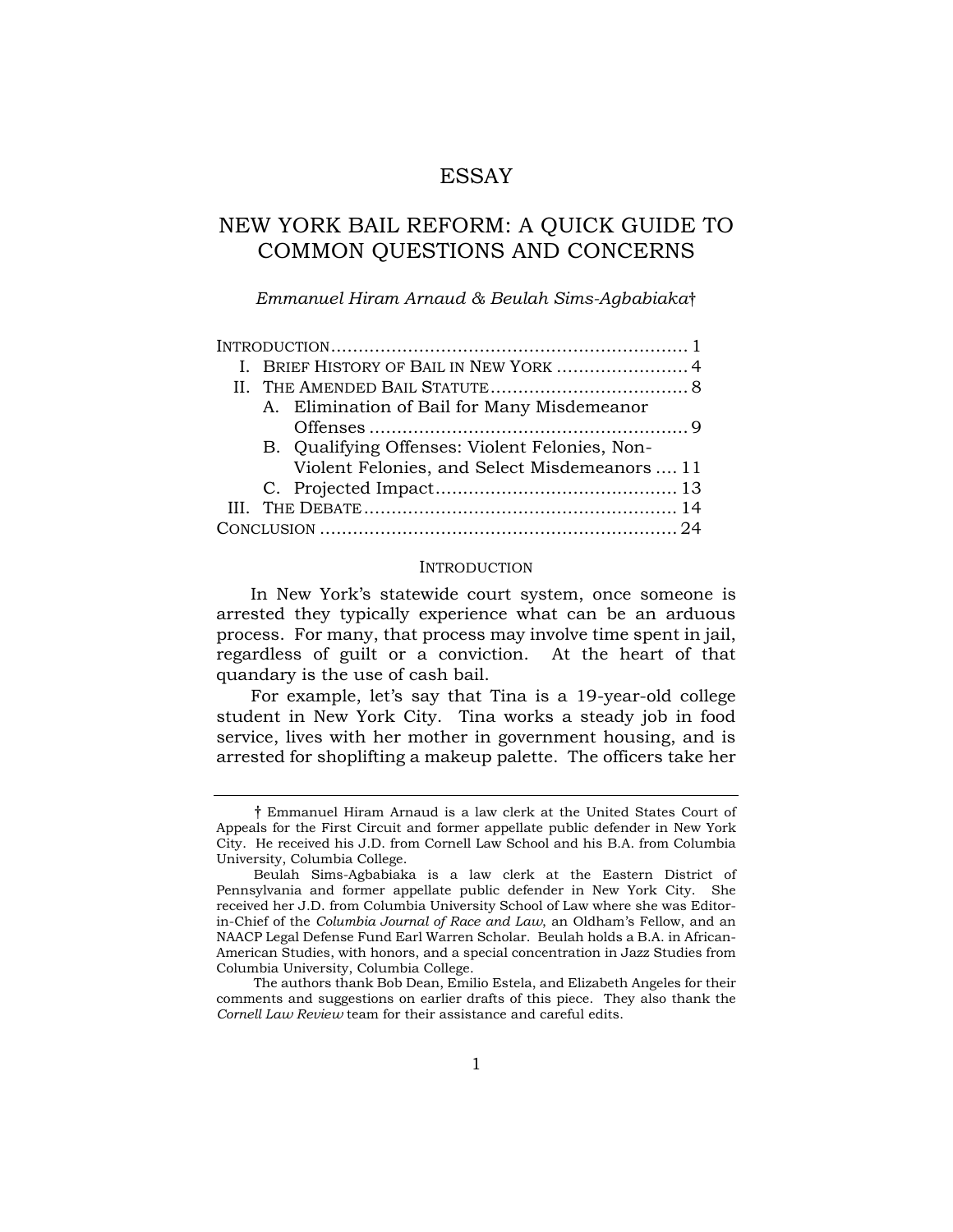down to the precinct, and after her arrest, the arresting officers present information about the case to a district attorney. The District Attorney's Office will then decide whether to file any charges against Tina. If the District Attorney's Office decides to proceed with the charges against her, Tina will see a judge for the first time at her arraignment, $1$  a process that typically takes around twenty-four hours to thirty-two hours from the time of arrest, depending on your location.2 At this point, Tina will have missed class and work, and her mother may not know where she is.

At arraignment, Tina is taken before a judge and either pleads guilty or not guilty to the charges against her. If she pleads guilty, the court can impose a sentence right then or set a later date to do so. If she pleads not guilty, the court must then make a choice: set bail, or release her on her own recognizance, meaning that the court trusts her to meet future court dates without requiring financial assurance.3 If the court sets bail rather than releasing Tina on her own recognizance, and neither Tina nor her family and friends can afford to pay bail, she will have to wait in jail during the pendency of her case; a process that can take weeks, months, or in some instances, years. As a result, Tina will have to withdraw from or fail her classes, she will lose her job, and upon her eventual release, her mother's public housing may be called into question, all because she could not afford to post cash bail (money paid as a deposit for the release of an arrested person as determined by a judge who sets the price and types of bail the person is eligible for). Although Tina's story is a hypothetical, for many New Yorkers her story is their reality a reality that the New York state government recently attempted to address on two occasions.

In 2019, New York Governor Andrew Cuomo approved and signed the state's much anticipated budget into law (the "2019 amendments"). The budget<sup>4</sup> included several watershed

<sup>1</sup> *Criminal Justice Process*, N.Y.C. POLICE DEP'T, https://www1.nyc.gov/site/nypd/services/victim-services/criminal-justiceprocess.page [https://perma.cc/JXA4-7JNM] (last visited Mar. 9, 2020)[.](about:blank)

<sup>2</sup> James C. McKinley Jr., *New York Courts Cut Time Between Arrest and Arraignment*, N.Y. TIMES (Mar. 19, 2014)[,](about:blank) [https://www.nytimes.com/2014/03/20/nyregion/new-york-courts-meet](about:blank)[elusive-goal-from-arrest-to-arraignment-in-under-24-hours.html](about:blank) [https://perma.cc/9AUF-P33Y].

<sup>3</sup> *Criminal Justice Process*, *supra* note 1.

<sup>4</sup> Neither the state Senate nor Assembly held public hearings on the bail statute because it was included in the budget rather than its own piece of legislation.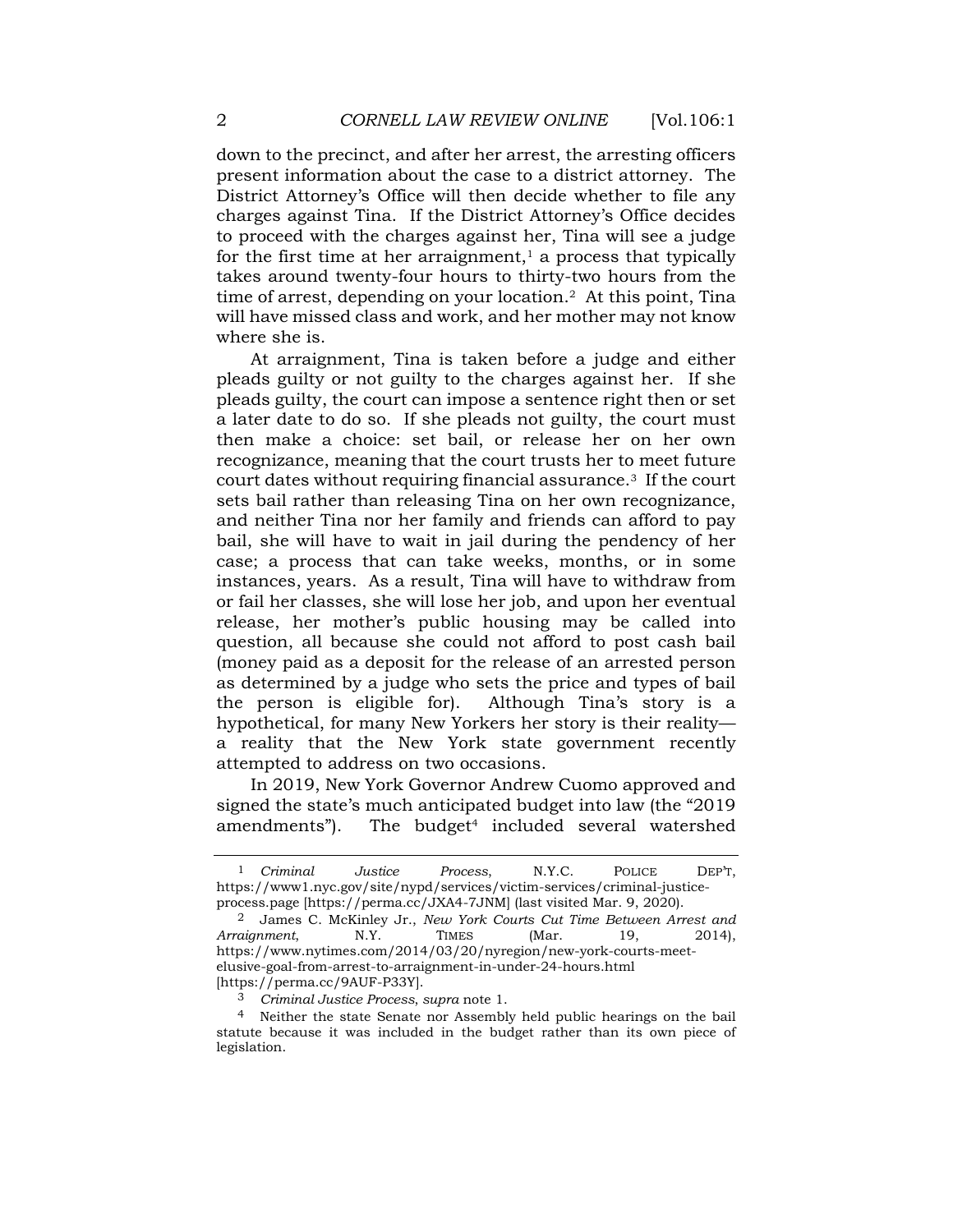provisions, one of the most controversial being "sweeping criminal justice reform legislation" that, among other things, eliminated cash bail and pretrial detention for many misdemeanor and nonviolent felony defendants.5 The bail statute was again amended through the budget in April 2020 (the "2020 amendments"), scaling back the 2019 amendments by significantly expanding the offenses eligible for bail and pretrial detention.<sup>6</sup>

The partial elimination of cash bail in New York was not a surprise. Organizations in New York had been advocating for it for some time and Governor Cuomo had stated his support for such a measure in his 2018 State of the State address. He explained at length that "our jails are filled with people who should not be incarcerated. Punishment is supposed to be imposed when one is found guilty. Incredibly 75 percent of the people in New York City jails have not been convicted of any crime. A similar story exists in other jails across the state."<sup>7</sup> As a result of situations like Tina's, Governor Cuomo proposed "reform[ing] our bail system so a person is only held if a judge finds either a significant flight risk or a real threat to public safety."<sup>8</sup> The version of the bill he eventually signed into law, however, did not fully mirror his proposal. The law eliminated cash bail as intended, but rejected a public safety exception to release.<sup>9</sup>

6 EXECUTIVE BUDGET FINANCIAL PLAN FY 2020, at 304–05 (2020) https://www.budget.ny.gov/pubs/archive/fy20/exec/fp/fy20fp-ex-amends.pdf

7 *Video, Audio & Rush Transcript: Governor Cuomo Outlines 2018 Agenda: Realizing the Promise of Progressive Government*, GOVERNOR ANDREW M. CUOMO: STATE OF THE STATE (Jan. 3, 2018), [https://www.governor.ny.gov/news/video](about:blank)[audio-rush-transcript-governor-cuomo-outlines-2018-agenda-realizing](about:blank)[promise-progressive](about:blank) [https://perma.cc/CPU6-BCQS]. The people whom

Governor Cuomo referred to here were those presumed innocent but who had been charged with an offense.

<sup>5</sup> MICHAEL RODRIGUEZ & KRYSTAL RODRIGUEZ, CTR. FOR COURT INNOVATION, BAIL REFORM IN NEW YORK: LEGISLATIVE PROVISIONS AND IMPLICATIONS FOR NEW  $Y$ ORK CITY 1 (2019), [https://www.courtinnovation.org/sites/default/files/media/document/2019/B](about:blank) [ail\\_Reform\\_NY\\_full\\_0.pdf](about:blank) [https://perma.cc/QR3Q-6WQH].

<sup>8</sup> *Id.* Notably, the New York state legislature has on three occasions—in 1970, 2019, and 2020—explicitly rejected the use of public safety, or "preventive detention," as a factor when setting bail. The main argument is that the tools used for determining whether an accused poses a risk to public safety are riddled with racial and economic biases, and are also inaccurate. CTR. ON THE ADMIN. OF CRIMINAL LAW, PREVENTIVE DETENTION IN NEW YORK: FROM MAINSTREAM TO MARGIN AND BACK 29-33 (2017), [https://www.law.nyu.edu/sites/default/files/upload\\_documents/2017-CACL-](about:blank)[New-York-State-Bail-Reform-Paper.pdf](about:blank) [https://perma.cc/688H-D5T3].

<sup>9</sup> Beth Fertig, *Major Bail Reform is Coming to NY Next Month—Here's What to Expect*, GOTHAMIST (Dec. 11, 2019, 4:00 AM), [https://gothamist.com/news/bail-](about:blank)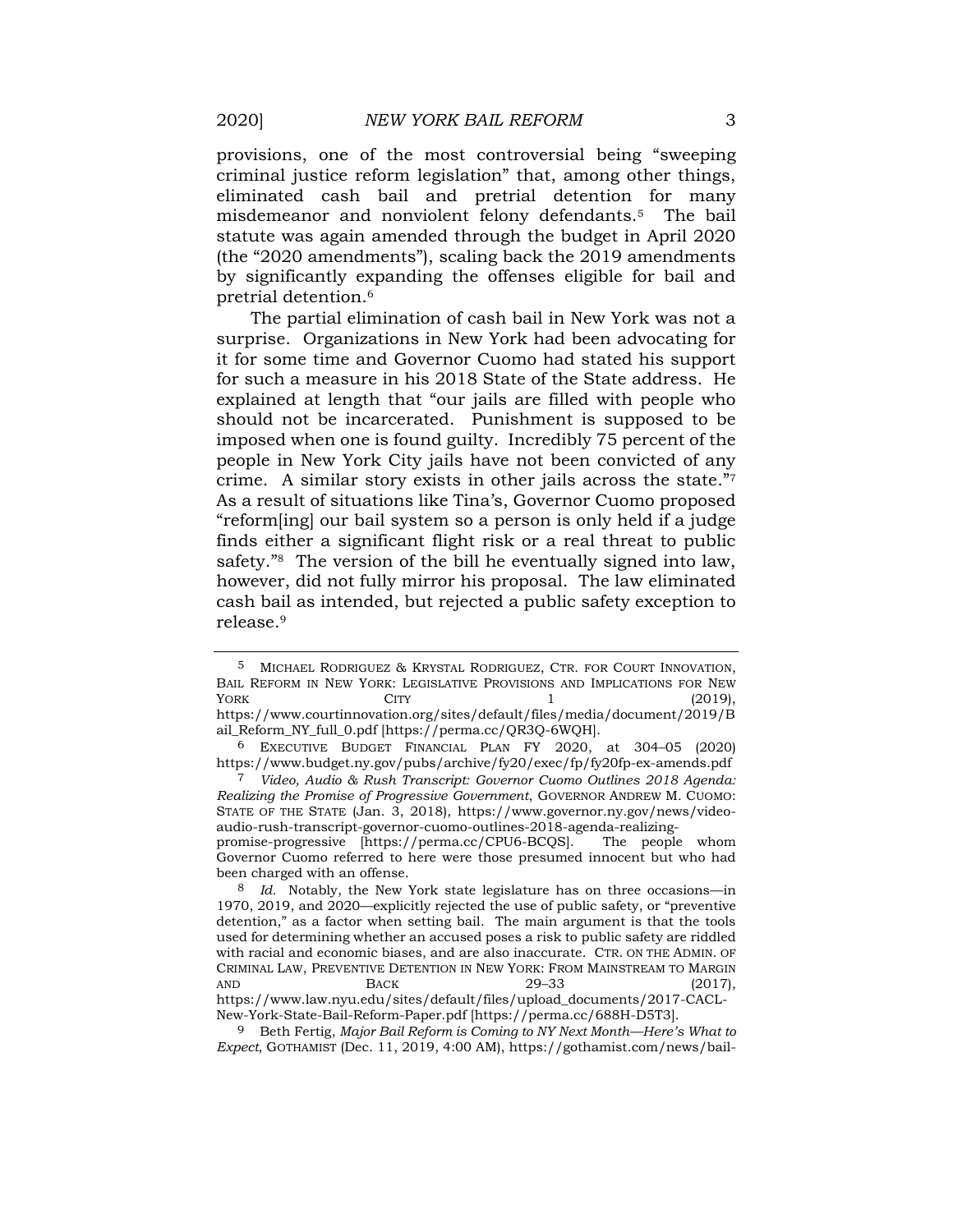The new bail statute has sparked a lively state-wide debate. What is even more interesting, however, is the diminishing frequency in which money bail was used prior to the 2019 amendments to New York bail statute. Indeed, money bail affected a relatively small percentage of those involved in the criminal justice system. The New York City Criminal Justice Agency recently conducted a 30 year analysis of over 5 million pretrial release decisions, $10$  and found that "from 1987 to the present, courts have moved further and further away from the use of monetary forms of pretrial release towards release without money."11 The study showed that New York City reduced its use of money bail by two thirds prior to any legislative reform, and "in 2018 the volume of release without money was more than three times that of money bail. At the same time, [New York City's] jail population declined, from a high of nearly 22,000 in 1991 to 7,862 at the beginning of 2019." <sup>12</sup> Between 1987 and 2018, the volume of nonviolent felony cases where money bail was set also dropped from 30,963 to 8,954, and the volume of misdemeanor cases where money bail was set likewise dropped from 17,278 to 11,749. Taken together, over the last 30 years, the percentage of cases in NY in which bail is set has dropped from 48 percent to 23 percent.<sup>13</sup>

Despite this decline, the use of cash bail continued affecting thousands of people across New York, prompting a vigorous state-wide debate. The aim of this essay is to provide a straightforward and digestible explanation of the new bail statute and its projected consequences for practitioners and non-lawyers alike in the midst of that debate. Part I provides

[reform-explained-nyc](about:blank) [https://perma.cc/36BY-73K3]. After much lively debate among criminal justice reform advocates, representatives of the district attorneys throughout the state, public defenders, and representatives of police departments, the legislature amended the bail statute through the budget in 2020, expanding the number of offenses that are bail eligible. Jeff Coltin, *How New York Changed Its Bail Law*, CITY & STATE N.Y. (Apr. 4, 2020), [https://www.cityandstateny.com/articles/policy/criminal-justice/how-new](about:blank)[york-changed-its-bail-law.html](about:blank) [https://perma.cc/2QHW-SD8F].

<sup>10</sup> AUBREY FOX & STEPHEN KOPPEL, N.Y.C. CRIMINAL JUSTICE AGENCY, PRETRIAL RELEASE WITHOUT MONEY: NEW YORK CITY, 1987–2018 (2019)[,](about:blank) [https://www.nycja.org/assets/CJA\\_RWM\\_March\\_2019.pdf](about:blank)

<sup>[</sup>https://perma.cc/43QM-CDUC].

<sup>11</sup> *Id.* at 2.

<sup>12</sup> *Id*.

<sup>13</sup> Eli Hager, *New York City's Bail Success Story*, THE MARSHALL PROJECT (Mar. 13, 2019, 7:00 AM[\)](about:blank) [https://www.themarshallproject.org/2019/03/14/new-york-city-s-bail](about:blank)[success-story](about:blank) [https://perma.cc/DKV2-GXMB].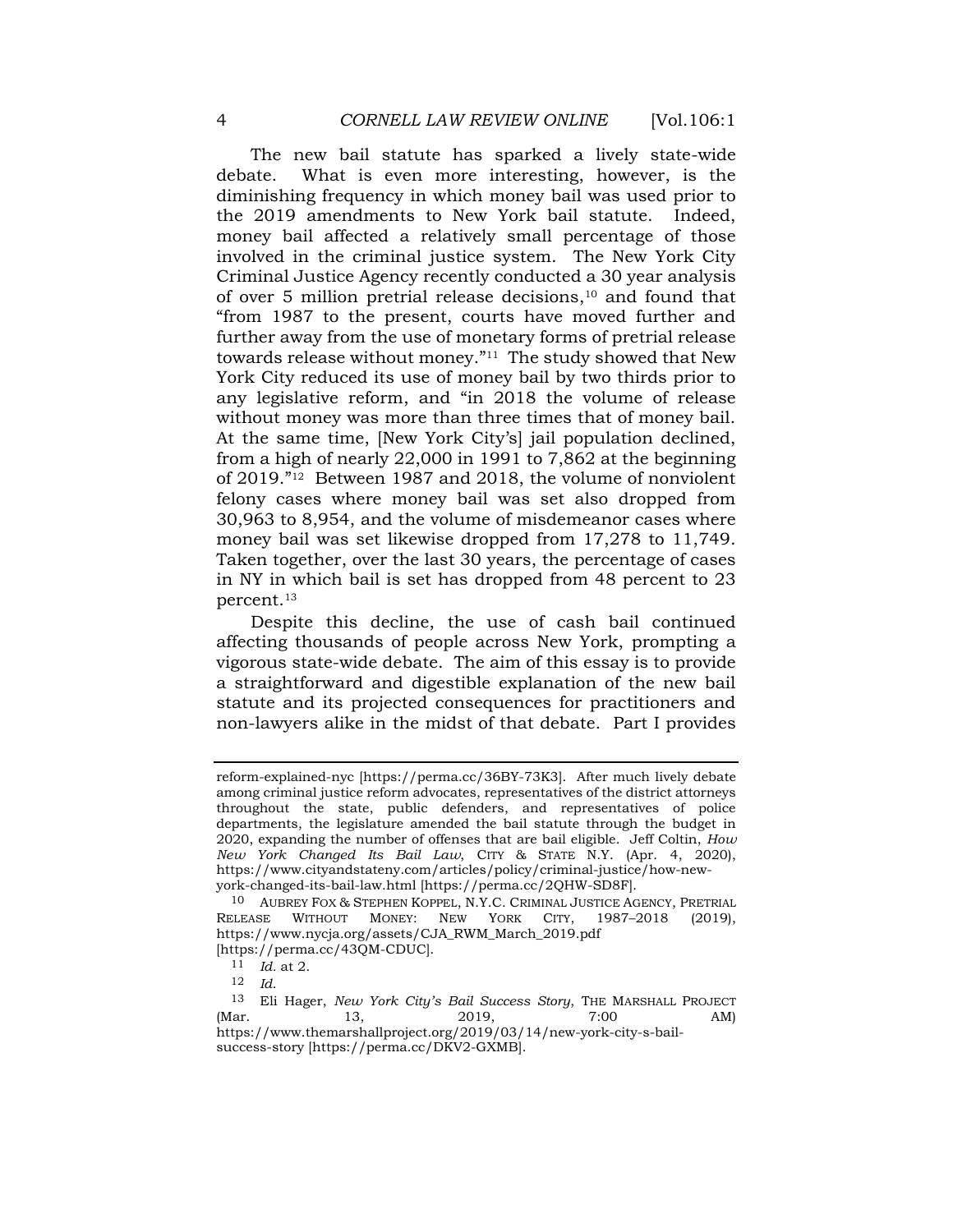a brief history of bail in the United States and New York State, while Part II provides a plain language explanation of what the new bail statute actually does. Part III discusses several questions arising from the new bill.

I

### BRIEF HISTORY OF BAIL IN NEW YORK

One of the most important and fundamental tenets of American criminal law is that an accused person is innocent until proven guilty.<sup>14</sup> What this means, in theory, is that no American can be punished for an alleged wrongdoing without going through the criminal process and either pleading guilty or being found guilty by a jury of their peers. The use of bail is one way in which courts in our country guarantee that an accused person does not suffer punishment before they see their day in court,<sup>15</sup> and for a long time bail in the United States was solely aimed at ensuring that an accused person would return to court after being released from jail.<sup>16</sup>

Indeed, the general understanding of bail amongst the courts remained largely unchanged throughout the 19th and mid-20th centuries. The Supreme Court of the United States, for example, summarized in 1951 that the "right to release before trial is conditioned upon the accused's giving adequate assurance that he will stand trial and submit to sentence if found guilty."17 Similarly, the Court of Appeals of New York, New York's highest court, explained in 1947 that when setting bail, the "amount must be no more than is necessary to guarantee [the accused person's] presence at the trial."18 New

18 *McDonnell*, 71 N.E.2d at 425. The purpose of bail in New York remains unchanged with few exceptions. People v. Baker, 188 Misc. 2d 821, 827 (Sup. Ct. 2001) ("The purpose of bail is to insure a defendant's return to court at all

<sup>14</sup> Kaley v. United States, 571 U.S. 320, 357 (2014) (Roberts, C.J., dissenting).

<sup>15</sup> *See* People *ex rel.* Lobell v. McDonnell, 71 N.E.2d 423, 425 (1947) (explaining that as a result of an accused person's presumed innocence, "[t]he policy of our law favors bail.").

<sup>16</sup> Insha Rahman, *Undoing the Bail Myth: Pretrial Reforms to End Mass Incarceration*, 46 FORDHAM URB. L. J. 845, 852 (2019) [hereinafter *Undoing the Bail Myth*].

<sup>17</sup> Stack v. Boyle, 342 U.S. 1, 3 (1951). Following the *Stack* decision, the national conversation regarding bail diverged significantly from New York's position. The War on Drugs and crime wave of the 1970s and 1980s led many jurisdictions across the country, including the federal government, to expand their use of bail to also apply to people who judges believed posed a risk to public safety. This type of "preventive detention" was sanctioned by the Supreme Court of the United States in United States v. Salerno, 481 U.S. 739 (1987). *See* CTR. ON THE ADMIN. OF CRIMINAL LAW, *supra* note 8, at 17–22.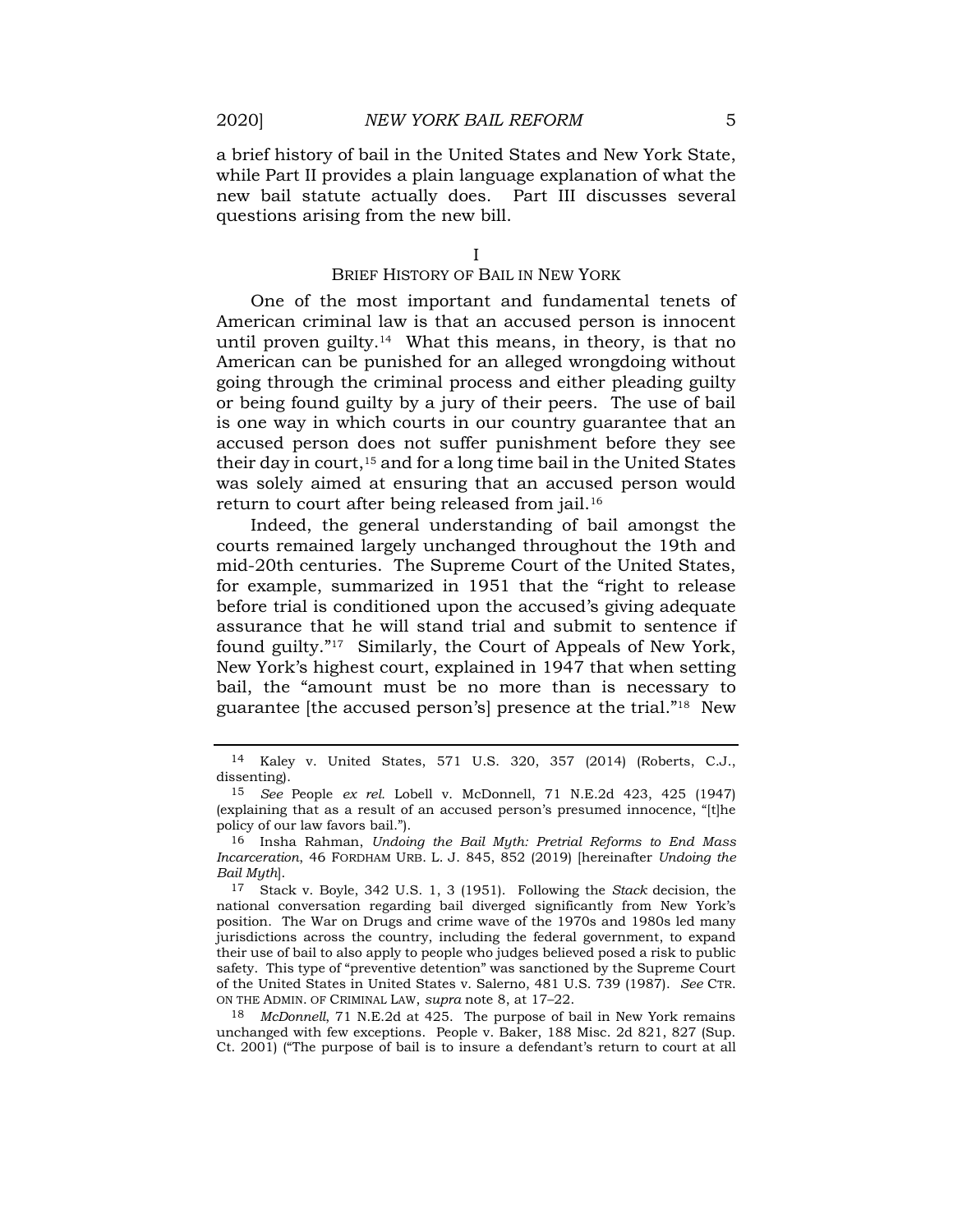York's legislature codified this concept in New York's bail statute almost 50 years ago, and its provisions make abundantly clear that "the statutory direction has been to [use bail] for the purpose of securing the defendant's future attendance, not for the purpose of preventive detention."<sup>19</sup>

Judicial bodies have guaranteed an accused person's return in various ways. Historically, a person known as a surety could promise the judge that an accused person would return to court. In exchange for that promise, the surety swore to bear the responsibility for the accused person's failure to appear.20 Over time, courts began using pecuniary mechanisms, like bonds and liquid assets, as incentives for an accused person to return to court. The idea was simple: "people must appear for future court dates, and a financial stake in one's case was . . . the best way to guarantee they appear in court."<sup>21</sup>

By the 1960s, New York trial courts' use of bail created an atmosphere eerily reminiscent of our current posture. Thousands of accused people found themselves in jail throughout New York City, not because they were perceived as flight risks, but simply because they could not afford bail. $22$ Many major figures, including judges and reformers, criticized the practice as undemocratic and unjust.23 After a groundbreaking experiment and study by the Vera Institute in 1961 found that high bail amounts were unnecessary to

21 Rahman, *supra* note 16, at 853.

GQTC].

proceedings during the pendency of his or her case."). New York law does permit preventive detention in a few circumstances. For example, the legislature amended the bail statute to permit a judge to consider the accused's prior violation of court protective orders and their history of possession and use of a firearm in their bail determinations. N.Y. CRIM. PROC. LAW  $\S$  510.30(2)(A)–(B) (McKinney 2019).

<sup>19</sup> William C. Donnino, Supplementary Practice Commentary, McKinney's Cons. Laws of N.Y., Crim. Proc. Law § 510.30 (2012).

<sup>20</sup> Joshua Houy, State v. Janklow: *"Shall" Means Shall*, 50 S. DAKOTA L. REV. 529, 533 (2005).

<sup>22</sup> Rachel Smith, *Condemned to Repeat History? Why the Last Movement for Bail Reform Failed, and How This One Can Succeed*, 25 GEO. J. ON POVERTY L. AND POL'Y, 451, 455 (2018).

<sup>23</sup> CTR. ON THE ADMIN. OF CRIMINAL LAW, *supra* note 8, at 4. Similarly, major figures have recently advocated for similar bail reform in New York. Among them is the former Chief Judge of the New York Court of Appeals, Jonathan Lippman, who has repeatedly advocated for an end to cash bail. *See* Jonathan Lippman, *Commit to Making Bail Reform Work: This Is No Time to Lose Our Will on a Vital Criminal Justice Overhaul*, N.Y. DAILY NEWS (Jan. 15, 2020, 5:00 AM), [https://www.nydailynews.com/opinion/ny-oped-make-bail-reform-work-](about:blank)[20200115-ql463pmuhjdvhoebykbakzzksu-story.html](about:blank) [https://perma.cc/FQ56-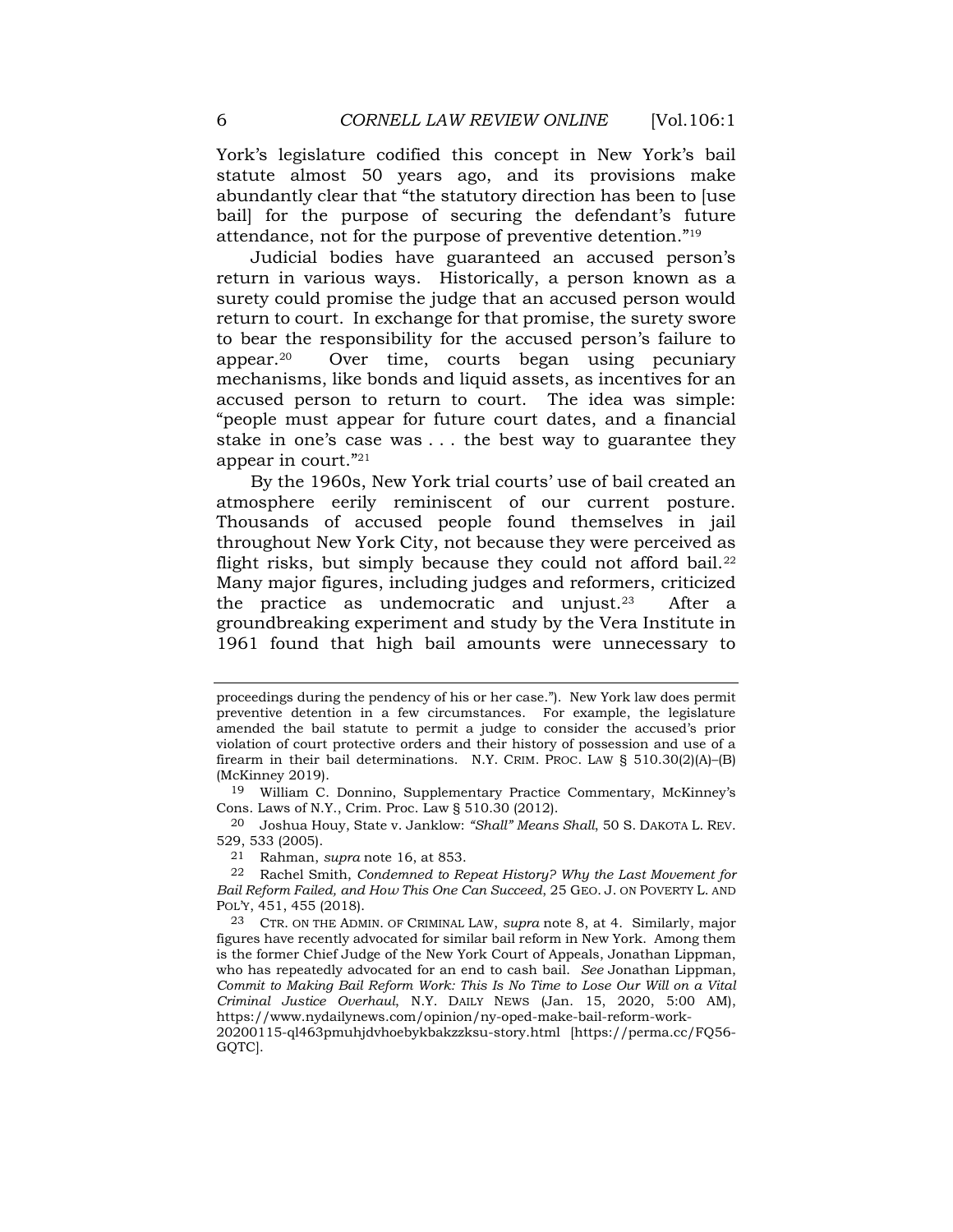ensure a person's return to court, many jurisdictions throughout the country amended their bail statutes to remedy the issue.<sup>24</sup>

Following suit in 1970, and "troubled by the notion that setting bail in amounts that people could not make was causing them to serve time, even though presumed innocent," New York enacted the bail statute that was in effect until December 31, 2019.25 In an effort to help get accused people who could not afford their bail out of jail, the legislature substantially expanded the forms of bail, allowing a defendant to post bail in nine different forms including typical options such as cash bail and insurance company bonds, as well as the more manageable unsecured surety bonds and unsecured appearance bonds, which required little to no money down.<sup>26</sup> The statute permitted judges to assign two forms of bail, or designate different amounts of bail in varying forms.<sup>27</sup> The statute also enumerated seven factors judges must take into consideration when assessing bail determinations—all of which focused on the accused person's ability to return to court.<sup>28</sup>

Despite the expansion of bail alternatives and the legislature's intent to make it easier for an accused person to await trial outside of jail, $29$  the statute did not achieve its purpose. As one commentator noted, the bail statute was "drafted to make sure that exactly what is happening today didn't happen . . . The problem is that nobody follows it."30 As a result of the court's manner of implementing the bail statute (rarely using any types of bail other than cash and insurance bonds and effectively reading a public safety element into the law) thousands of New Yorkers continued finding themselves behind bars simply because they could not make bail.<sup>31</sup>

This problem is not unique to New York. In fact, on any

27 N.Y. CRIM. PROC. LAW § 520.10(1) (McKinney 2019).

28 *Id.* § 510.30(2)(a).

<sup>24</sup> Lauren Kelleher, *Out on Bail: What New York Can Learn from D.C. About Solving a Money Bail Problem*, 53 AM. CRIM. L. REV. 799, 810–12 (2016).

<sup>25</sup> Justine Olderman, *Fixing New York's Broken Bail System*, 16 CUNY L. REV. 9, 15 (2012).

<sup>26</sup> N.Y. CRIM. PROC. LAW § 520.10(1) (McKinney 2019); KATAL CTR. FOR HEALTH, EQUITY, AND JUST., NEW YORK STATE BAIL CHART 2 (2017), [https://d3n8a8pro7vhmx.cloudfront.net/katal/pages/1963/attachments/origi](about:blank) [nal/1546763524/Katal\\_NYStateBailChart\\_Factsheet\\_07.pdf?1546763524](about:blank) [https://perma.cc/3NJS-QMBL].

<sup>29</sup> Olderman, *supra* note 25, at 16–17.

<sup>30</sup> *Id.* at 15.

<sup>31</sup> *Id.* at 17.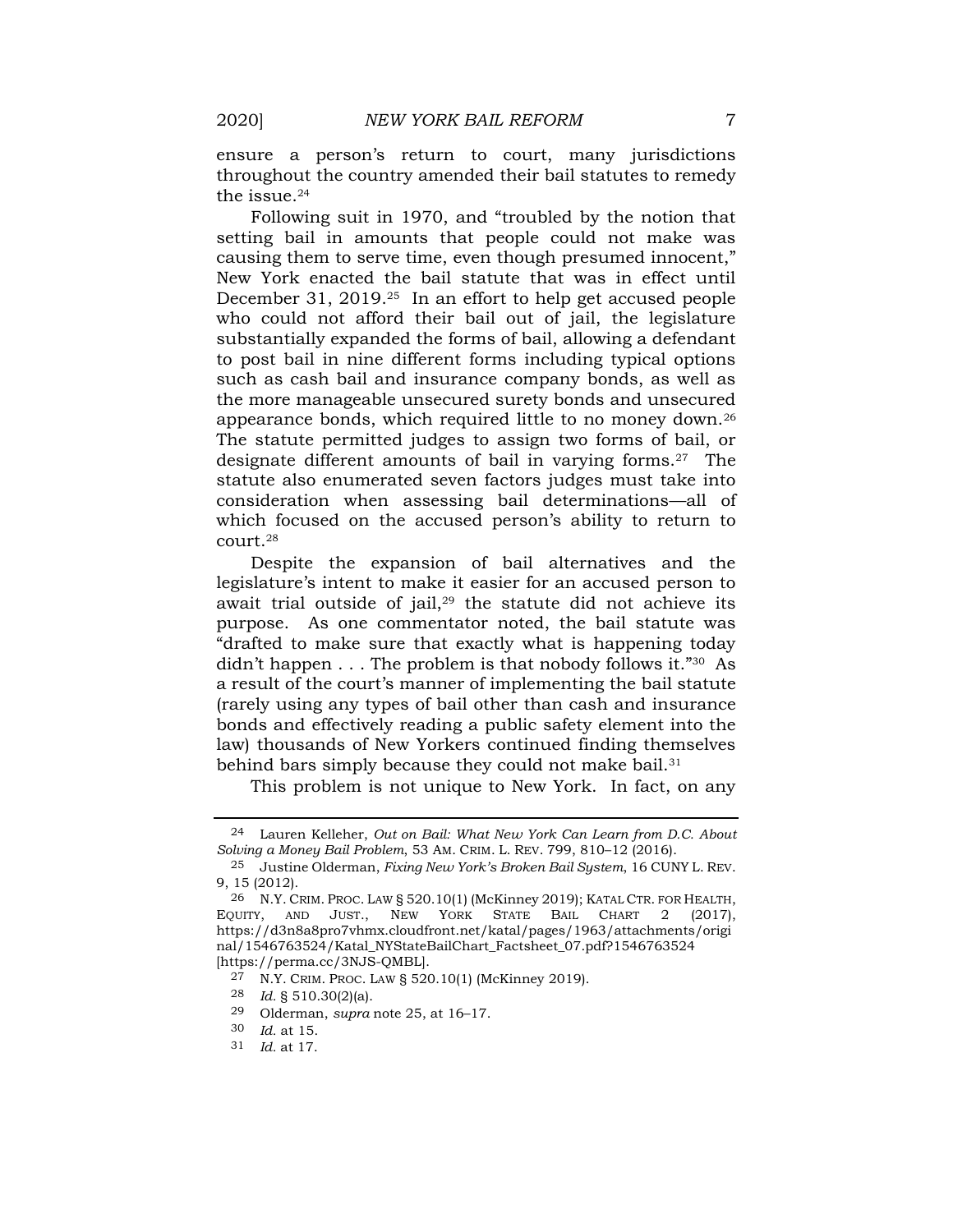given day nearly half-a-million people are incarcerated in state jails without a conviction across the United States.32 The statistics in New York are equally stark. One study found that between 2010 and 2014, 177,390 people were held in custody without a conviction in eight counties throughout New York State.<sup>33</sup> Sixty percent of people held on bail had only a misdemeanor or violation as their most serious charge and of the 46,651 people who spent one week or more in custody, 20% had bail of \$500 or less.<sup>34</sup> The Center for Court Innovation recently explained that on any given day in 2019, more than 22,000 New Yorkers were held in jails without convictions about 8,000 in New York City and 14,000 in the rest of the state. More than 60% of them were being held pretrial, "usually stemming from an inability to afford money bail."<sup>35</sup>

Another study found that in every year nearly 50,000 cases in New York City have a defendant who cannot make bail and that "[n]early half of these defendants stay in detention until disposition of the case."<sup>36</sup> The accused person's inability to leave jail was related to the bail amount. In non-felony cases where bail was set, for example, the accused person was unable to post bail nearly half the time. $37$  The mean bail amount in those non-felony cases was only \$1,226.<sup>38</sup>

Despite New York's historic attempts at ensuring that people remain in jail only if they cannot return to court, thousands of New Yorkers sit in jail every day simply because they cannot make bail. We now turn to the legislature's most recent attempts at remedying this issue.

II

<sup>32</sup> WENDY SAWYER & PETER WAGNER, PRISON POLICY INITIATIVE, MASS INCARCERATION: THE WHOLE PIE 2019 (2019), [https://www.prisonpolicy.org/reports/pie2019.html](about:blank) [https://perma.cc/Q59E-Q78Y].

<sup>33</sup> N.Y. C.L. UNION, PRESUMED INNOCENT FOR A PRICE: THE IMPACT OF CASH BAIL ACROSS EIGHT NEW YORK COUNTIES 3 (2018). The study reviewed data in Albany, Dutchess, Monroe, Niagara, Orange, Schenectady, Ulster and Westchester counties.

<sup>34</sup> *Id.* at 2–3.

<sup>35</sup> CTR. FOR COURT INNOVATION, *supra* note 5, at 1.

<sup>36</sup> MARY T. PHILIPS, N.Y.C. CRIM. JUST. AGENCY, INC., A DECADE OF BAIL RESEARCH IN NEW YORK CITY 107 (2012) [hereinafter CJA], [https://www.prisonpolicy.org/scans/DecadeBailResearch12.pdf](about:blank) [https://perma.cc/PQ52-MPCG].

<sup>37</sup> *Id.* at 110.

<sup>38</sup> *Id.*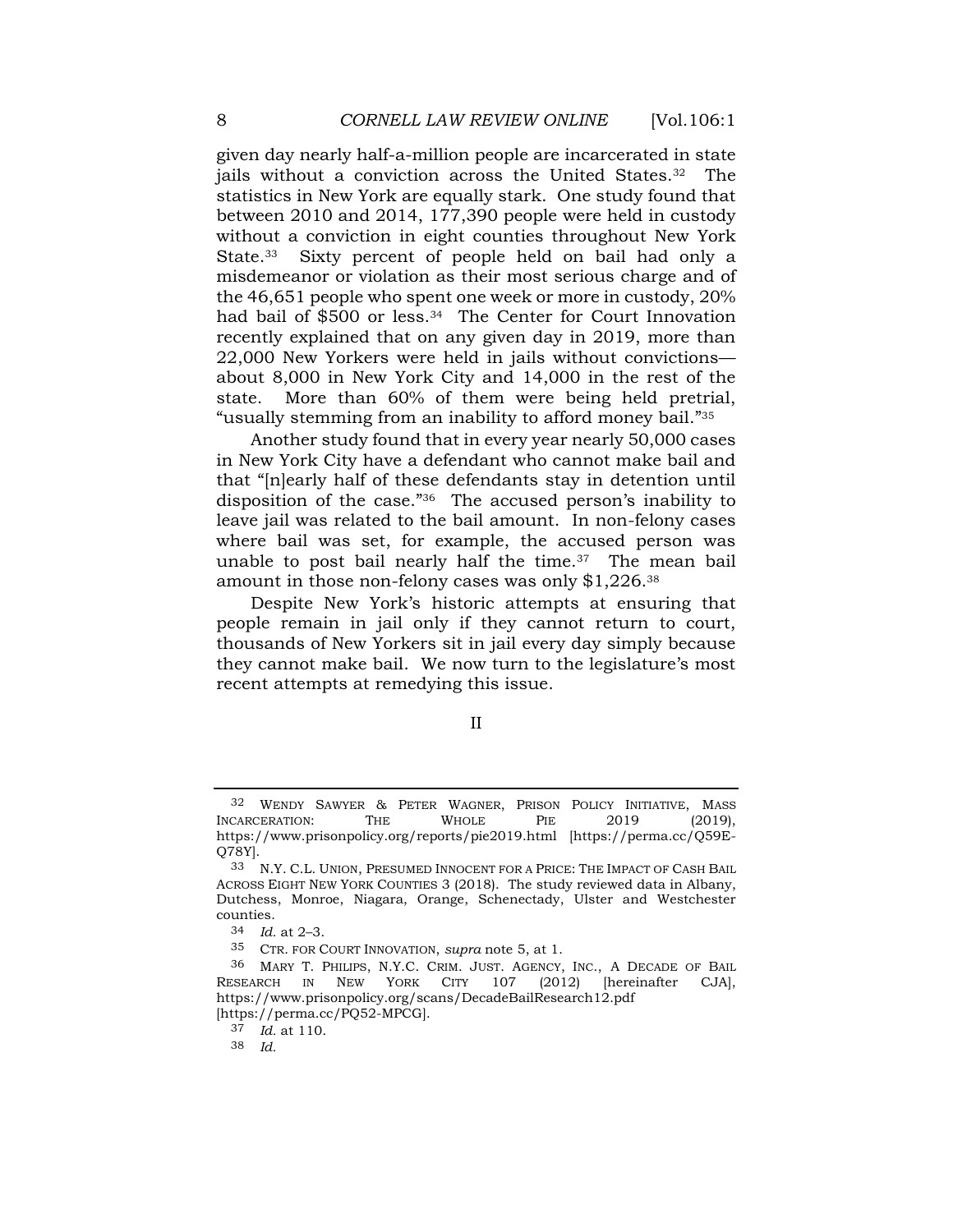### THE AMENDED BAIL STATUTE

As opposed to its predecessor, the most recent iteration of the bail statute takes a "charge-based approach," meaning that the court can impose varying physical restrictions on the accused person depending on what the government alleges she did.39 In New York there are three main categories of criminal offenses relevant to the bail statute: violations, misdemeanors, and felonies.40 A violation is defined as an offense other than a traffic infraction for which a sentence to a term of imprisonment of up to 15 days may be imposed.<sup>41</sup> It is the least serious category of prohibited activity and is not a crime. It includes offenses such as harassment, trespass, and disorderly conduct. A misdemeanor is an offense other than a traffic infraction of which a sentence in excess of 15 days but not greater than one year may be imposed.<sup>42</sup> Misdemeanors are crimes and are grouped into one of three classes with different punishment ranges: Class A, Class B, or Unclassified. Examples of misdemeanors include petit larceny, criminal mischief in the fourth degree, and assault in the third degree. Finally, a felony is an offense for which a sentence to a term of imprisonment in excess of one year may be imposed.<sup>43</sup> Felonies are crimes, with five categories and two subcategories ranging from the most to the least serious in terms of severity of offense and degree of potential punishment incurred. Felonies include criminal possession of a weapon, burglary, and many drug charges. An important subcategory of felonies includes those which are characterized by the use of violence and carry significantly longer sentences.44 Violent felonies include rape, kidnapping, arson and murder.

At all times, judges must impose the least restrictive set of conditions to ensure that the accused returns to court when required.<sup>45</sup>

<sup>39</sup> INSHA RAHMAN, VERA INST., NEW YORK, NEW YORK: HIGHLIGHTS OF THE 2019 BAIL REFORM LAW 9 (2019) [hereinafter HIGHLIGHTS], [https://www.vera.org/publications/new-york-new-york-2019-bail-reform-law](about:blank)[highlights](about:blank) [https://perma.cc/MQ7A-Y2DV].

<sup>40</sup> *Criminal Justice System for Adults in NYS*, N.Y. STATE OFFICE OF MENTAL HEALTH [https://omh.ny.gov/omhweb/forensic/manual/html/chapter1.htm](about:blank) [https://perma.cc/X9UH-3CZK] (last visited Aug. 11, 2020).

<sup>41</sup> N.Y. PENAL LAW § 10(3) (McKinney 2020).

<sup>42</sup> *Id.* § 10(4).

<sup>43</sup> *Id.* § 10(5).

<sup>44</sup> *Id.* § 70.02.

<sup>45</sup> N.Y. CRIM. PROC. § 510.30(1) (McKinney 2020).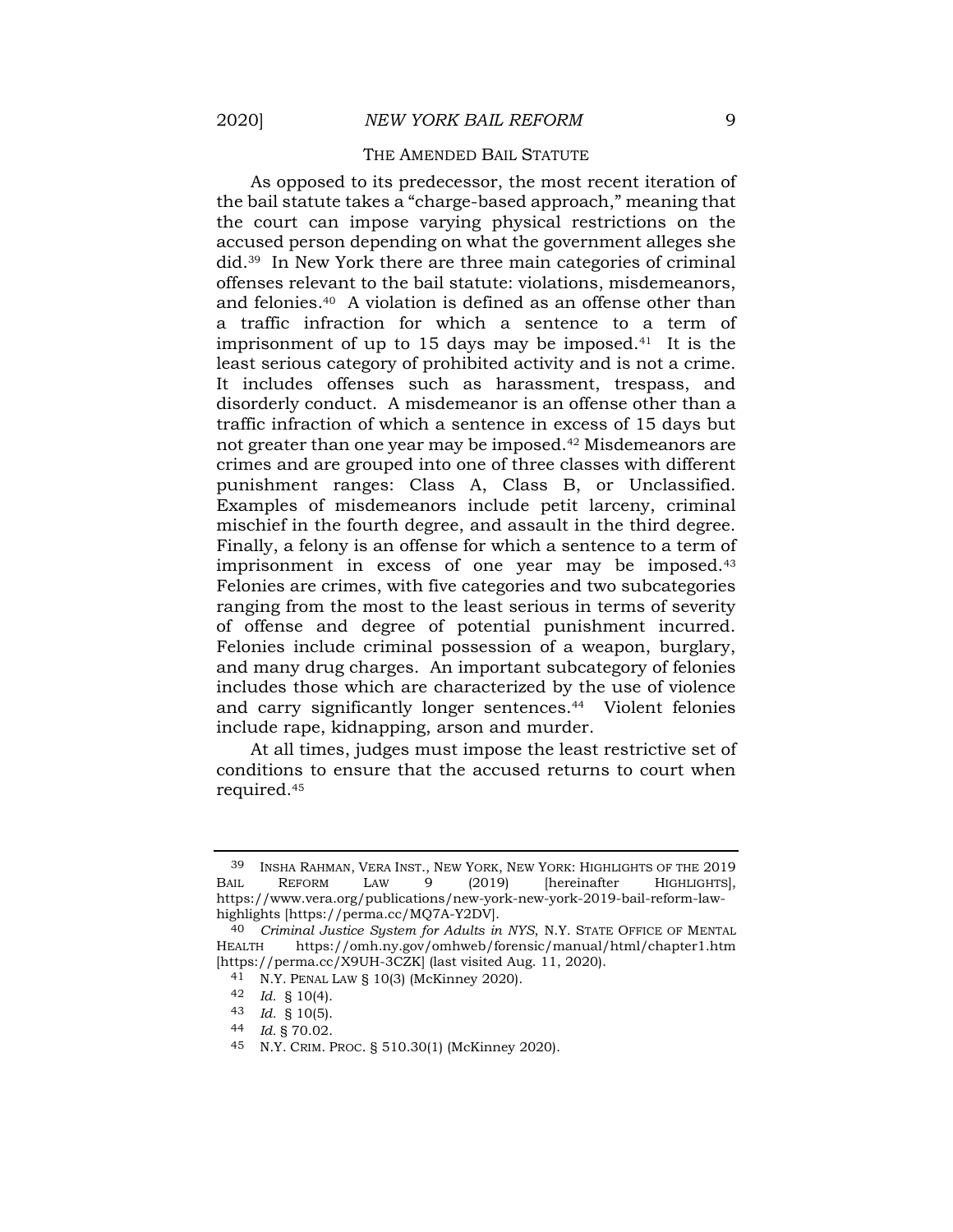## A. Elimination of Bail for Many Misdemeanor Offenses

The 2019 and 2020 amendments ensure that many people accused of misdemeanors do not remain in jail. Under the new statute, there is a presumption that a judge must release a person accused of a misdemeanor on their own recognizance.<sup>46</sup> The statute further provides that a judge can impose nonmonetary conditions on the accused person if the judge makes an individualized determination that the accused person poses a flight risk (a risk that they will not return to court).<sup>47</sup>

What will that look like in practice? Take, for example, a person who is involved in a fight and is then accused of taking several dollar bills from the other person without permission. She could ultimately be charged with criminal possession of stolen property in the fifth degree—a Class A misdemeanor.<sup>48</sup> She is presumed innocent, and by statute she would be allowed to leave jail as she awaits trial. If a judge is not convinced, however, that the accused person will appear at future court appearances, the court could impose travel restrictions or order that the accused person be subject to supervised release, among other non-monetary options.<sup>49</sup>

There are nine exceptions to the elimination of money bail in misdemeanor cases. A judge may set bail if a person is accused of: (1) a sex offense misdemeanor; (2) misdemeanor criminal contempt where there is an underlying allegation of domestic violence; (3) criminal obstruction of breathing or blood circulation; (4) assault in the third degree; (5) endangering the welfare of a child when the accused is a level three sex offender; (6) bail jumping in the third degree; (7) escape in the third degree; (8) a Class A misdemeanor involving harm to an identifiable person or property; (9) and any misdemeanor that is alleged to have caused the death of another person.50 In these situations, the judge may release the accused on their own recognizance, under non-monetary conditions, or fix bail.

Another tool being used in lieu of cash bail for many low-

<sup>46</sup> *See Id.* §§ 510.10(3), 530.20(1).

<sup>47</sup> *Id.*

<sup>48</sup> N.Y. PENAL LAW § 165.40 (McKinney 2020).

<sup>49</sup> CTR. FOR COURT INNOVATION, *supra* note 5, at 5.

<sup>50</sup> N.Y. CRIM. PROC. § 510.10(4)(e), (h) (McKinney 2020); *id.* § 530.20(1)(b)(v), (viii); FY 2020 N.Y. GOVERNOR EXECUTIVE BUDGET, *supra* note 6, at 304–05. Under the 2019 amendments, only the first two of these categories were eligible for bail. "Criminal contempt" in this context means that a person violated a court order to stay away from a certain person or place.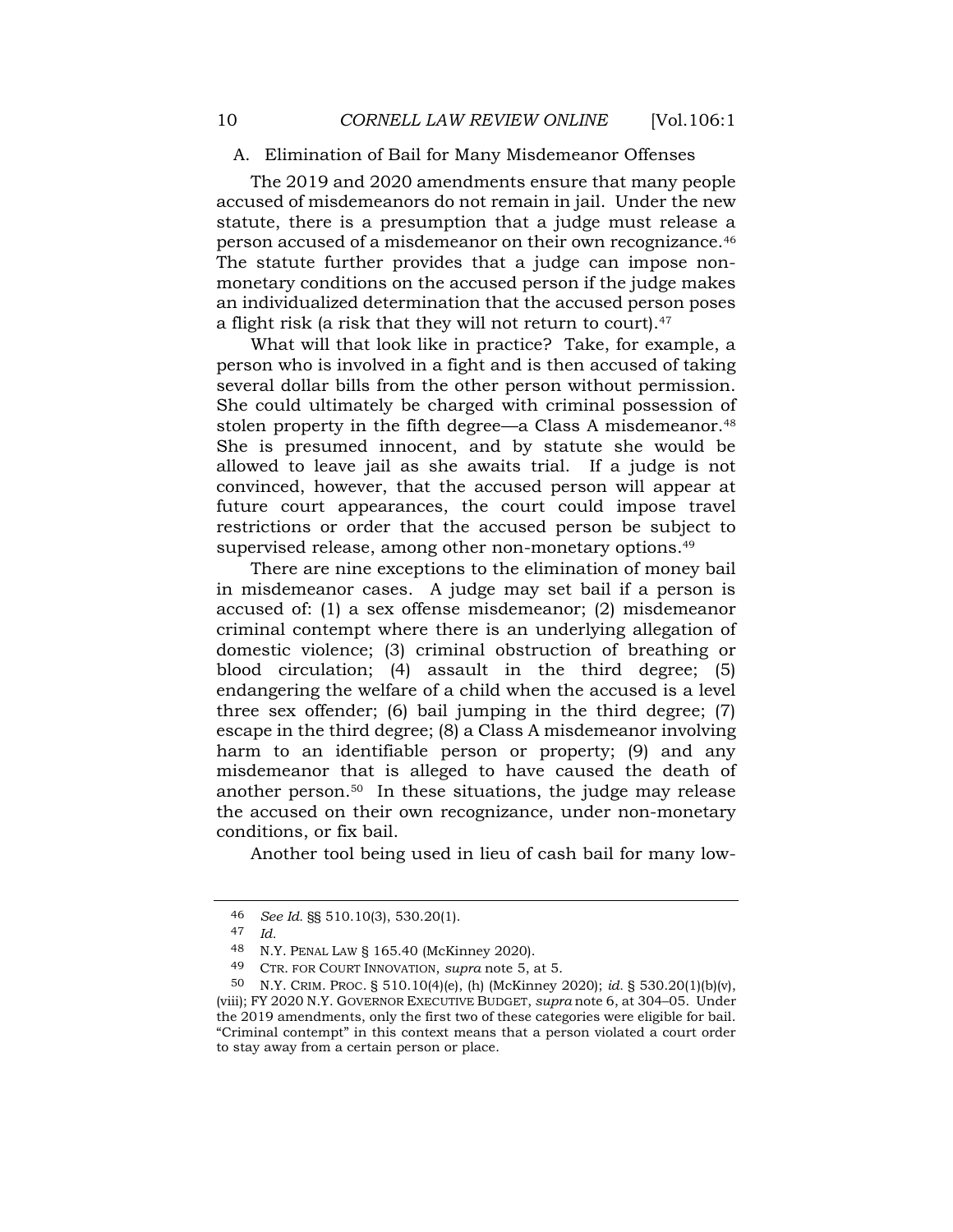level misdemeanor offenses and violations is the Desk Appearance Ticket (DAT). Instead of taking a person into custody until the Criminal Court arraignment, officers can issue a DAT which assigns a date in the future for the accused person to appear in court. Because the accused person is released until the arraignment date, they do not need to wait in jail before seeing a judge.

DATs are an alternative to physical incarceration that law enforcement officers have discretion to use in cases involving relatively minor misdemeanor offenses, especially when the accused person lacks a prior criminal record.51 Under its previous use, research indicated that law enforcement officers issued DATs almost exclusively to low risk populations,<sup>52</sup> and even those later arrested for failing to appear (perhaps in part due to the 60-90 day wait time in between issuing the ticket and a court date) pose a low risk to the community.53 With the new 2019 amendments to the bail statute, nearly all misdemeanor infractions and some Class E felonies are subject to mandatory DATs.54 Police officers retained discretion on whether to issue DATs in several scenarios, including, but not limited to, when the arrested person has one or more outstanding warrants, when they have failed to make required, scheduled appearances in court on cases within the last two years, and when they are unwilling or unable to provide identifying information. Judges may issue a bench warrant if the accused person fails to appear in court on the scheduled arraignment date. DATs continue to be an effective tool in minimizing disruptions to work, and facilitating community support—two reliable markers of pretrial success.

## B. Qualifying Offenses: Violent Felonies, Non-Violent Felonies, and Select Misdemeanors

Despite the sweeping changes for misdemeanor pretrial

<sup>51</sup> MICHAEL REMPEL, ASHMINI KERODAL, JOSEPH SPADAFORE, & CHRIS MAI, CTR. FOR COURT INNOVATION, JAIL IN NEW YORK CITY: EVIDENCE-BASED OPPORTUNITIES FOR REFORM vii (2017) [https://www.courtinnovation.org/sites/default/files/documents/NYC\\_Path\\_An](about:blank) [alysis\\_Final%20Report.pdf](about:blank) [perma.cc/MK6C-7GRF].

<sup>52</sup> *Id.* at vi. ("Only 1% of DAT defendants posed a high general risk of rearrest, and only 16% were in the next moderate-high risk category. Further, only 1% were in *either* the high or moderate-high risk categories for a violent felony rearrest—signaling that those who currently receive DATs do not generally pose a danger to the public.") (emphasis in original).

<sup>53</sup> *Id*. at 46.

<sup>54</sup> N.Y. CRIM. PROC. LAW §150.30 (McKinney 2019).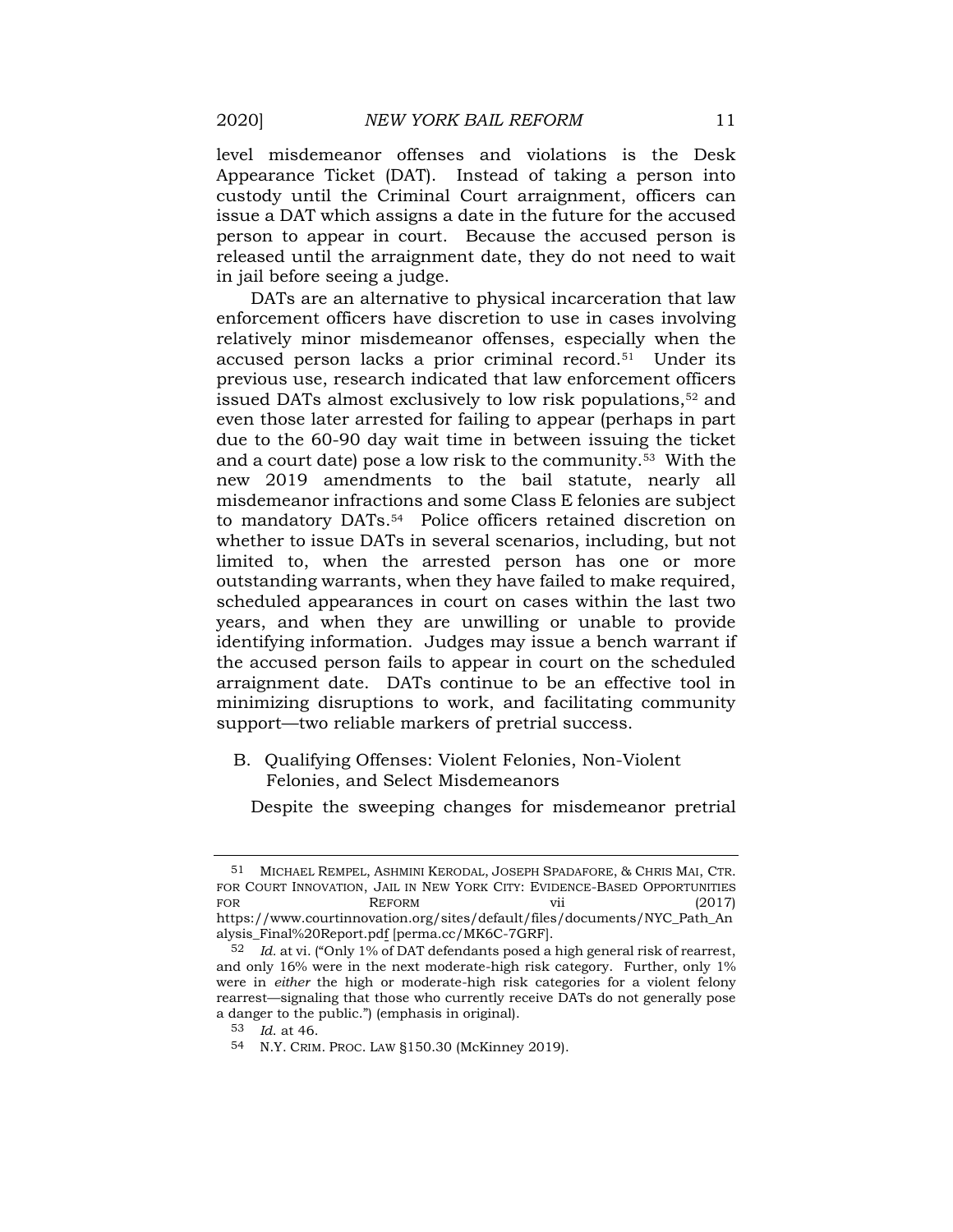release, the 2019 amendments preserved bail and remand mechanisms for a wide range of "qualifying offenses." The 2020 amendments produced the same dynamic, though there are now more qualifying offenses in both misdemeanor and felony categories. Qualifying offenses include all violent felonies, the misdemeanors outlined above, and select nonviolent felonies.

Under the statute, bail is still available for some misdemeanors and non-violent felonies as well as all violent felonies. Additionally, a court may remand (order the detention of) any person accused of a qualifying felony offense if a judge determines that no circumstances would guarantee their return to court. The statute specifically enumerates twenty categories for which bail remains an option for judges to use.<sup>55</sup> Those categories include: (1) all violent felonies with the exception of robbery in the second degree, and burglary in the second degree provided that the accused is not charged with entering the living area of a dwelling; (2) crimes involving witness intimidation; (3) crimes involving witness tampering; (4) Class A felonies with the exception of nearly all controlled substance offenses;<sup>56</sup> (5) sex trafficking, sex trafficking of a child, felony sex offenses, crimes involving incest; (6) conspiracy in the second degree where the underlying allegation is that the accused person conspired to commit a homicide, manslaughter, or murder-related Class A felony; (7) certain terrorism-related offenses; (8) criminal contempt in the first or second degree and aggravated criminal contempt when a person is accused of violating an order of protection; and (9) a series of sex-related offenses against children; (10) any crime that is alleged to have caused the death of another person; (11) obstruction of breathing or blood circulation, strangulation in the second degree, unlawful imprisonment in the first degree against a member of the accused's same family or household; (12) aggravated vehicular assault, vehicular assault in the first degree; (13) assault in the third degree, arson in the third

<sup>55</sup> N.Y. CRIM. PROC. §§ 510.10(4)(a)–(i), 530.20(1)(b)(i)–(viii) (McKinney 2020). The 2019 amendments to the bail statute enumerated nine categories of baileligible offenses. The 2020 amendments to the statue expanded the list of bail eligible offenses to 20 categories. FY 2020 N.Y. GOVERNOR EXECUTIVE BUDGET, *supra* note 6, at 304–05.

<sup>56</sup> Only A-I controlled substance felonies are bail eligible under the 2020 amendments to the bail statute. FY 2020 N.Y. GOVERNOR EXECUTIVE BUDGET, *supra* note 6, at 304. For example, a person accused of operating as a major trafficker under Penal Law § 220.77 is subject to bail and remand. N.Y. CRIM. PROC. §§ 510.10(4)(d), 530.20(1)(b)(iv) (McKinney 2020).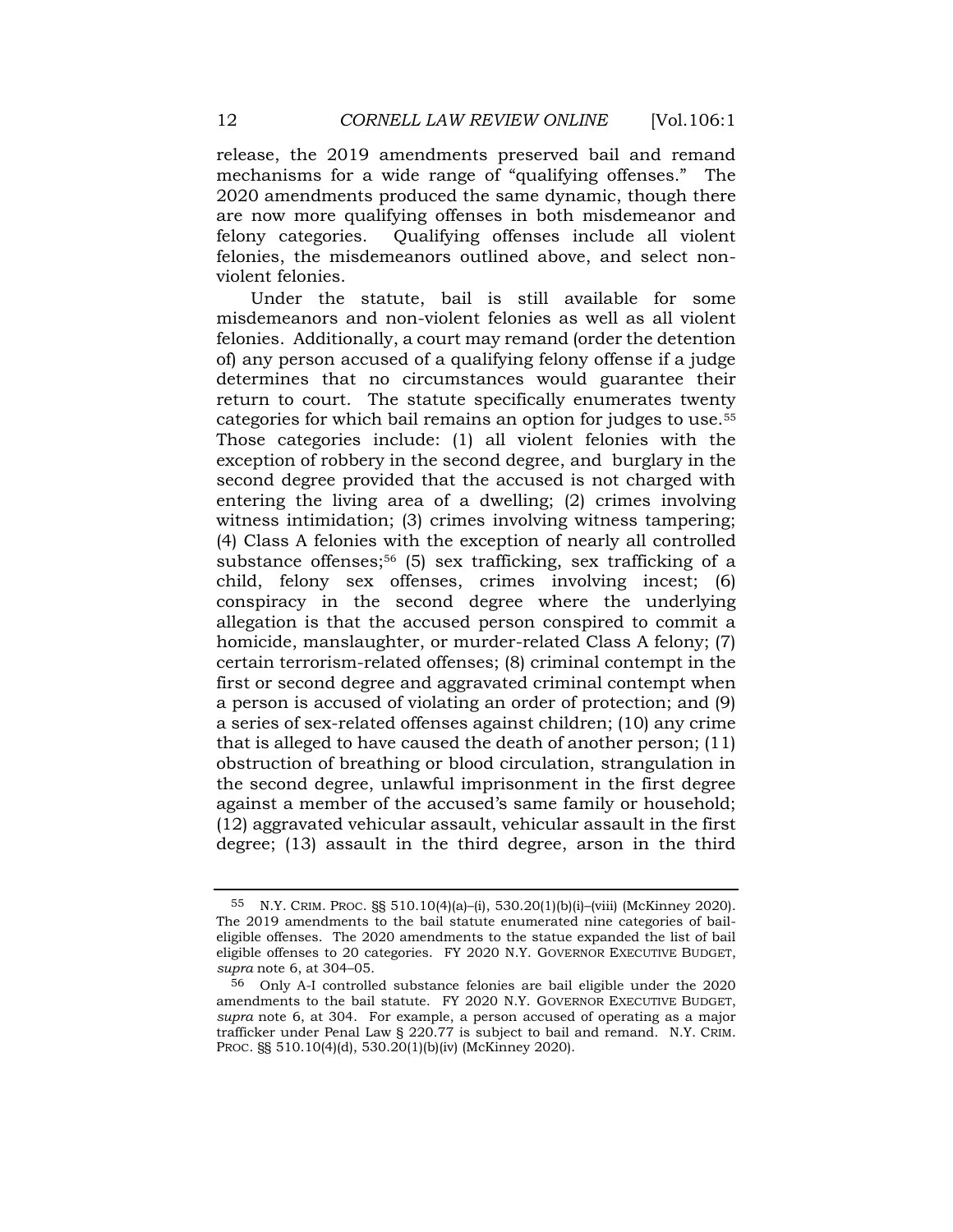degree when the offense is charged as a hate crime; (14) aggravated assault upon a person less than 11 years old, criminal possession of a weapon on school grounds; (15) grand larceny in the first degree, enterprise corruption, money laundering in the first degree; (16) failure to register as a sex offender, endangering the welfare of a child where the accused is required to maintain registration and is designated a level three offender; (17) certain crimes involving bail jumping or escaping from custody (18) any felony committed by the accused while serving a sentence of probation or while released on post-release supervision; (19) a felony where the accused qualifies as a persistent felony offender; and (20) any felony or Class A misdemeanor involving harm to a person or property where the conduct occurred while the accused was released for a separate felony or Class A misdemeanor involving harm to a person or property.57 If someone is accused of committing any of these qualifying offenses, then a judge may either release them on their own recognizance, release with non-monetary conditions, set bail, or remand the individual.<sup>58</sup>

### C. Projected Impact

Several studies analyzed the projected impact of the 2019 amendments to the bail statute.59 Had the 2019 bail statute applied in 2018, some estimates projected that an additional 20,000 people would have been released from New York City jails throughout the year.<sup>60</sup> Another projection found that had the 2019 amendments been in effect on April 1, 2019, 2,138 people would have been released from New York City jails; 43% of pretrial detainees on that day.61 The impact on jurisdictions outside of New York City is projected to be even greater because

<sup>57</sup> N.Y. CRIM PROC. §§ 510.10(4)(a)–(i),530.20(1)(b)(i)–(viii) (McKinney 2020); FY 2020 N.Y. GOVERNOR EXECUTIVE BUDGET, *supra* note 6, at 304–05. Only the first nine of these categories were qualifying offenses under the 2019 amendments.

 $58$  It is important to review the new statute in context. The bail statute works in tandem with existing preventive detention mechanisms that permit judges to hold accused peoples in jail when they are accused of certain types of offenses. *See* CTR. ON THE ADMIN. OF CRIMINAL LAW, *supra* note 8, at 22–23; N.Y. CRIM. PROC. § 530.60(2), Spiros A. Tsimbinos, Practice Commentary, (McKinney 2020).

<sup>59</sup> Although anticipated, the eventual language of the 2020 amendments was not made available until very close to the passage of the budget.

<sup>60</sup> OLIVE LU, QUINN HOOD, ERICA BOND, MAYA TELLMAN, & PREETI CHAUHAN, DATA COLLABORATIVE FOR JUST., ASSESSING POTENTIAL IMPACTS OF 2020 BAIL REFORMS IN NEW YORK CITY 1 (2019), [https://datacollaborativeforjustice.org/wp](about:blank)[content/uploads/2019/09/2019\\_08\\_20\\_Bail-Brief-updated\\_GP.pdf](about:blank) [https://perma.cc/TYR5-L6K8].

<sup>61</sup> CTR. FOR COURT INNOVATION, *supra* note 5, at 8.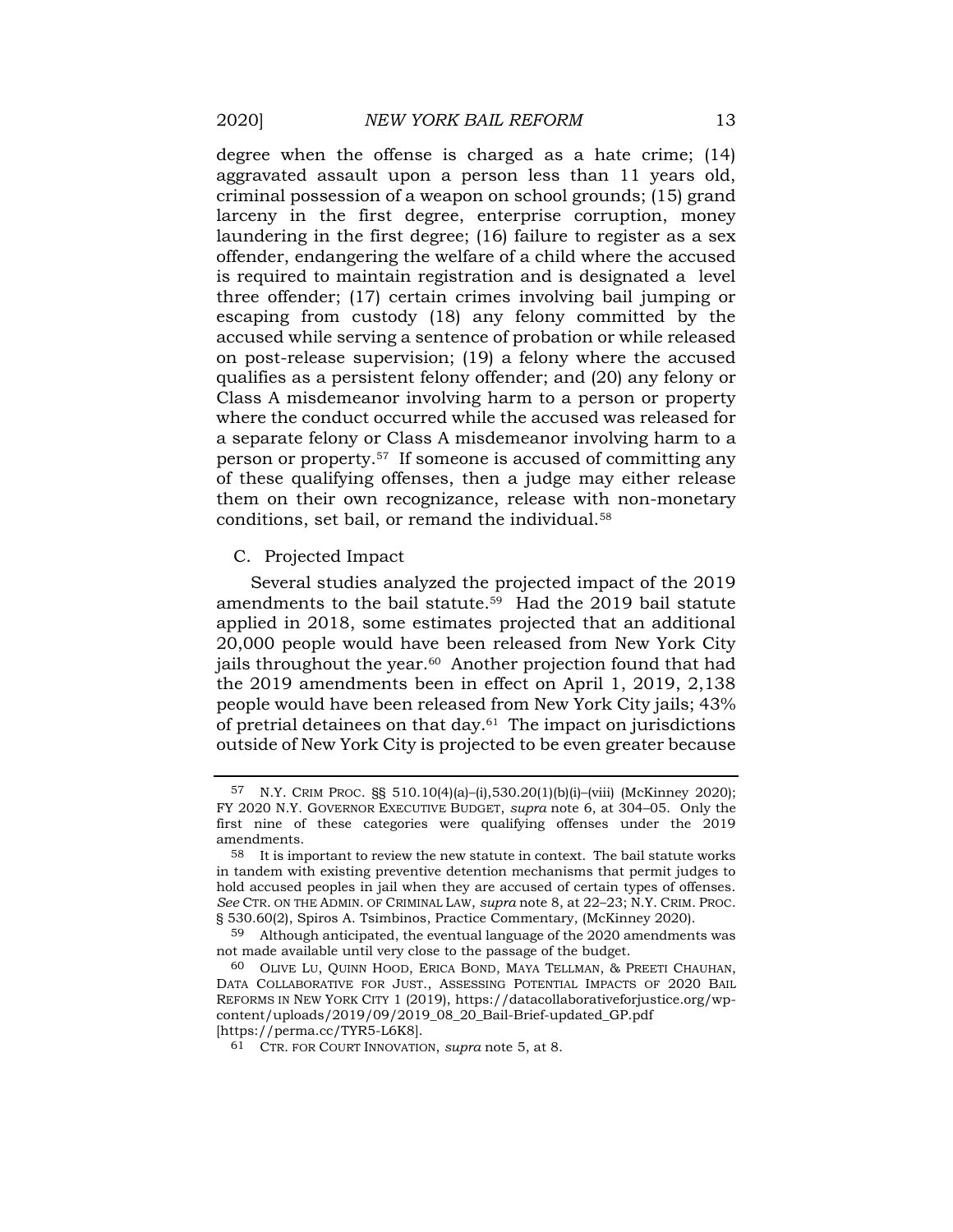"many upstate jurisdictions currently detain a greater proportion of misdemeanor defendants during the pretrial period."62 Indeed, the new statute is expected to reduce New York State's jail population by as much as  $40\%$ .<sup>63</sup>

With the newly expanded list of bail and remand-eligible qualifying offenses stemming from the 2020 amendments, many reform advocates predict that the actual impact of the bail statute will be significantly lower than initial projections of the 2019 statute.<sup>64</sup>

### III

### THE DEBATE

The history and statutory scheme of the new bail law address many of the issues that proponents and critics have wrestled with. Nevertheless, there are additional widespread questions that deserve attention. We attempt to address those questions below.

*Will people really return for their court dates?* Statistics suggest that the vast majority of people will return for their court dates. Prior to the enactment of the new bail law, 86% of people released from jail (after posting bail or on their own recognizance) returned for their court dates in New York City, as opposed to the 75% national average.<sup>65</sup> Further,

<sup>62</sup> *Id.* at 9.

<sup>63</sup> RAHMAN, *supra* note 39, at 4; Roxanna Asgarian, *The Controversy over New York's Bail Reform Law, Explained*, VOX (Jan. 17, 2020, 8:30 AM), [https://www.vox.com/identities/2020/1/17/21068807/new-york-bail-reform](about:blank)[law-explained](about:blank) [https://perma.cc/HMR7-33BR].

<sup>64</sup> *NYC Defenders Statement on Legislative Rollback of Bail and Discovery Reforms*, BRONX DEFENDERS (Apr. 3, 2020), [https://www.bronxdefenders.org/nyc-defenders-statement-on-legislative](about:blank)[rollback-of-bail-and-discovery-reforms/](about:blank) [https://perma.cc/4JVA-WTP6]; Nick Pinto, *Amid Coronavirus Crisis, Andrew Cuomo Held New York's Health Care Hostage to Undo Criminal Justice Reforms*, THE INTERCEPT (Apr. 3, 2020, 3:06 PM), [https://theintercept.com/2020/04/03/andrew-cuomo-coronavirus-bail](about:blank)[criminal-justice/](about:blank) [https://perma.cc/9QV7-SDD6].

<sup>65</sup> Hager, *supra* note 13. The Bureau of Justice Statistics reported in 2017 that nationally, 26 percent of felony defendants released on recognizance failed to appear. PETER WAGNER AND WENDY SAWYER, THE PRISON POLICY INITIATIVE, MASS INCARCERATION: THE WHOLE PIE 2018 (2018), [https://www.prisonpolicy.org/reports/pie2018.html](about:blank) [https://perma.cc/4A5V-4NQC]. Whereas that year in New York City, "only 14 percent of defendants released on recognizance failed to appear for even a single court date." AUBREY FOX & STEPHEN KOPPEL, THE N.Y.C. CRIMINAL JUST. AGENCY, PRETRIAL RELEASE WITHOUT MONEY: NEW YORK CITY, 1987-2018 10 (2019)[,](about:blank)  [https://www.nycja.org/assets/CJA\\_RWM\\_March\\_2019.pdf](about:blank)

<sup>[</sup>https://perma.cc/9PGQ-9TT5]. Unfortunately, for those whom bail is set that do not want to plead guilty, the amount of time they have to wait for their day in court is extensive and sends ripples throughout their own and their family's lives.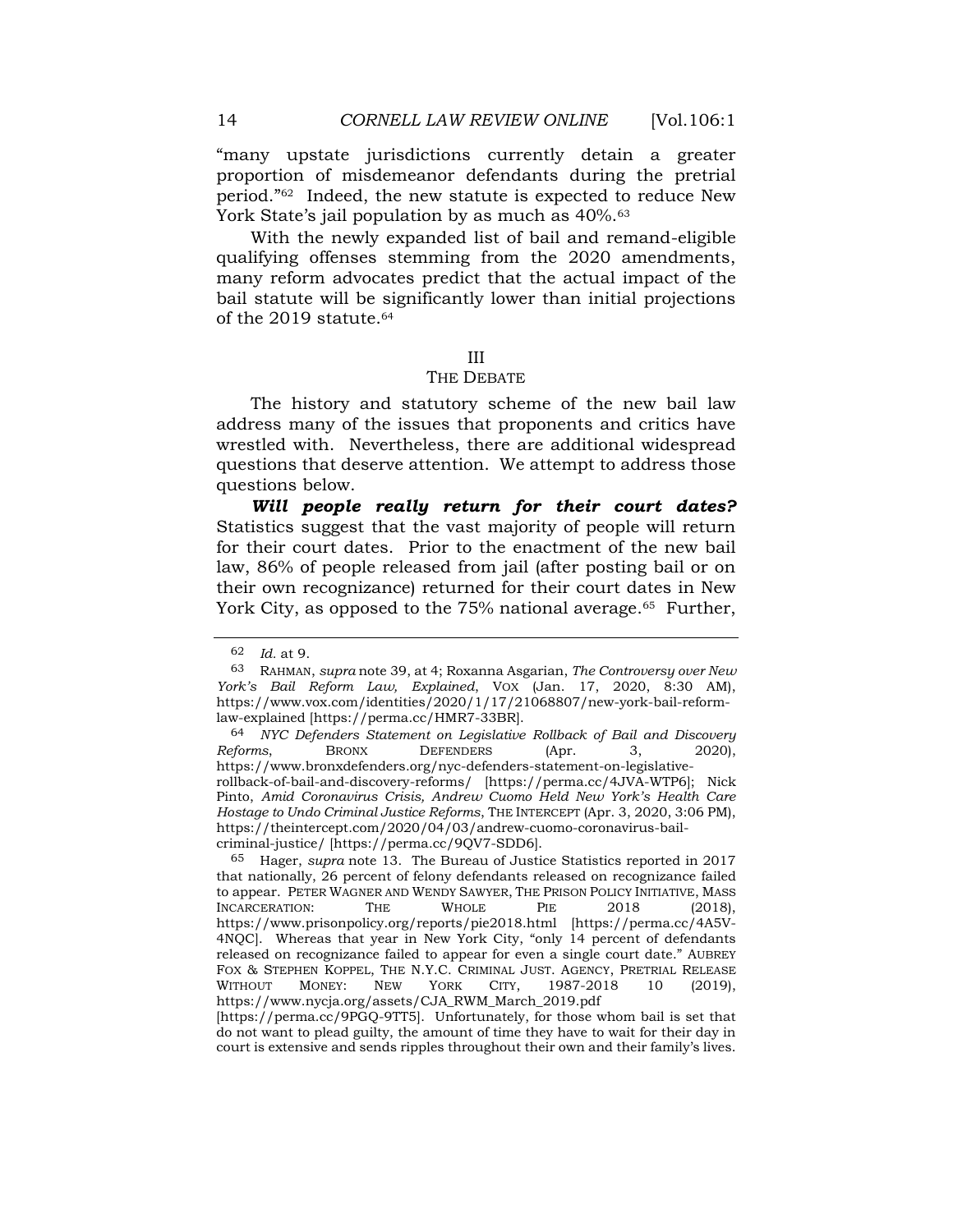in New York City, only about 4% of people accused of felonies and 7% of people accused of non-felonies failed to appear within 30 days of their court dates.<sup>66</sup> This is the category of accused people that raised the most questions and fears in communities wondering how bail reform would impact their lives.

The results from non-profit bail funds are even more promising. For example, the Brooklyn Bail Fund—a non-profit that pays bail for poor people who cannot afford it—reported that an astounding 95% of their clients made all of their scheduled court appearances.<sup>67</sup> The Bronx Freedom Fund had very similar success with 95% of their almost 3000 clients returning for their court dates.<sup>68</sup> Across the country, appearance rates are typically even higher for those people accused of serious felonies.<sup>69</sup>

It is also important to keep these statistics in context. The percentage of people who failed to appear in court represents both people who could not appear for a variety of reasons (e.g., sickness or homelessness) as well as those who absconded. In fact, the amount of people who abscond and that can be classified as fugitives is very low.70 Many of the people who fail to appear for their court dates are not on the run, but rather simply forget about a court date that is often months  $a_{\text{way}^{71}}$ and "are often the most vulnerable people in the criminal justice system: poor, homeless, or mentally ill."72 Indeed, in New York City, a reminder and a MetroCard is usually all that is needed to guarantee a person's return.<sup>73</sup>

<sup>66</sup> Robin Steinberg & David Feige, *The Problem with NYC's Bail Reform*, THE MARSHALL PROJECT (July 9, 2015, 4:16 PM), [https://www.themarshallproject.org/2015/07/09/the-problem-with-nyc-s](about:blank)[bail-reform](about:blank) [https://perma.cc/7DLL-A9PK].<br> $^{67}$  About Us, BROOKLYN

Us, BROOKLYN COMMUNITY BAIL FUND, [https://brooklynbailfund.org/about-us](about:blank) [https://perma.cc/ZW9B-XT4L]. Since their founding in 2015, the Brooklyn Bail Fund has posted bail for over 4,000 people, at an average amount of \$1,100. *Id.* at *Our Results*.

<sup>68</sup> Email from Elena Weissmann, Executive Director of the Bail Project, formerly the Bronx Freedom Fund, to author (Mar. 3, 2020, 2:04 PM), on file with author.

<sup>69</sup> Lauryn P. Gouldin, *Defining Flight Risk*, 85 U. CHI. L. REV. 677, 689–90 (2018).

<sup>70</sup> *Id.* at 689.

<sup>71</sup> *See, e.g.*, Ethan Corey & Puck Lo, *The 'Failure to Appear' Fallacy,* THE APPEAL, (Jan. 9, 2019), [https://theappeal.org/the-failure-to-appear-fallacy/](about:blank) [perma.cc/KA6P-67XP]; Gouldin, *supra* note 69, at 729.

<sup>72</sup> Corey & Lo, *supra* note 71.

<sup>73</sup> PETER EDELMAN, NOT A CRIME TO BE POOR: THE CRIMINALIZATION OF POVERTY IN AMERICA (at end of chapter 3) (The New York Press 2017).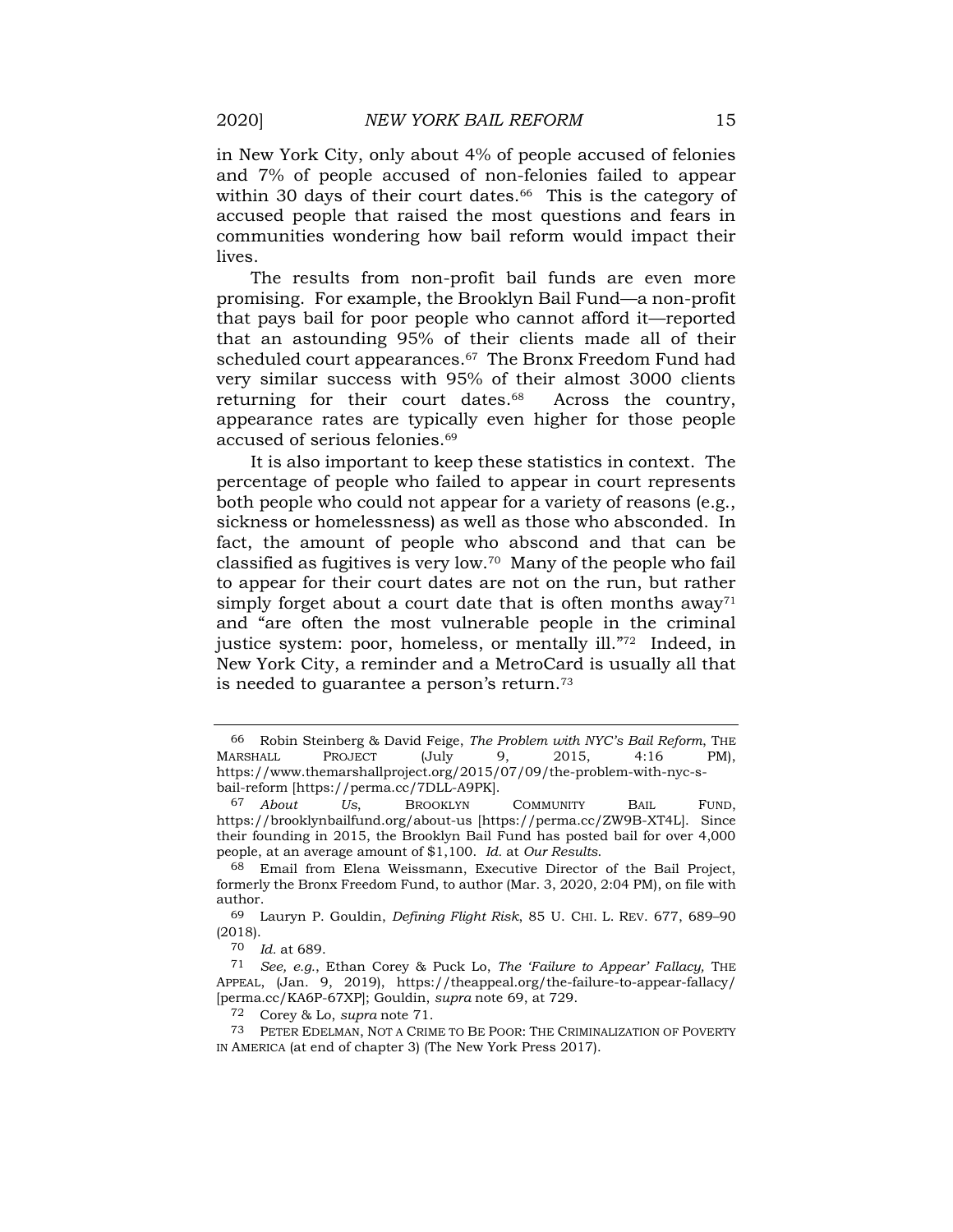The bail statute does, however, include various mechanisms to deal with pretrial noncompliance. For example, if a person accused of a felony is at liberty, a judge may revoke the release and set bail, or remand the defendant if the court "finds reasonable cause to believe the defendant committed" a Class A felony, a violent felony, or intimidated a witness.74 Further, this part of the bail statute includes a catch-all provision which permits the court to set bail if any person who was released from jail is found, by clear and convincing evidence, to have willfully failed to appear before the court, violated an order of protection, intimidated a victim or witness, tampered with a witness, or stands charged with a felony and committed another felony while at liberty.75 Trial courts have already begun applying these mechanisms.<sup>76</sup>

*Will the new bail law release criminals into my community?* Having a criminal record means having a record of prior, non-expunged criminal offenses. In New York this list includes arrest history, charges, court judgments/convictions, as well as pending dispositions. There are certainly some people with criminal records released under varying pre-trial conditions, but they are not the majority. Further, having a criminal record does not necessarily mean someone was convicted of a crime. A criminal offense encompasses arrests and charges that were dropped or dismissed. For example, of New York City's 314,166 misdemeanor and felony arraignments in 2013, individuals with prior arrests accounted for only 38% of the total. 77

Moreover, in those situations where a person has been convicted of a prior offense and is rearrested and accused of a new crime, it is important to bear in mind that they have already paid their debt to society for their previous wrongdoing and should not be presumed guilty of any new charges based on their criminal history. Bail and pretrial release are only available for people who are accused of a crime, and none of the people released under the bail law have been convicted of the crime that they are accused of.

Granting a greater number of people bail cannot be assumed to guarantee an uptick in crime or criminal activity,

<sup>74</sup> N.Y. CRIM. PRO. § 530.60(2)(a) (McKinney 2020).

<sup>75</sup> *Id.* § 530.60(2)(b)(i)–(iv).

<sup>76</sup> People v. Chensky, 67 Misc. 3d 373, 375 (Sup. Ct. Nassau Cnty. 2020) (finding that a defendant's failure to appear to court dates was willful and persistent under the new bail statute).

<sup>77</sup> REMPEL, KERODAL, SPADAFORE, & MAI, *supra* note 51, at 31.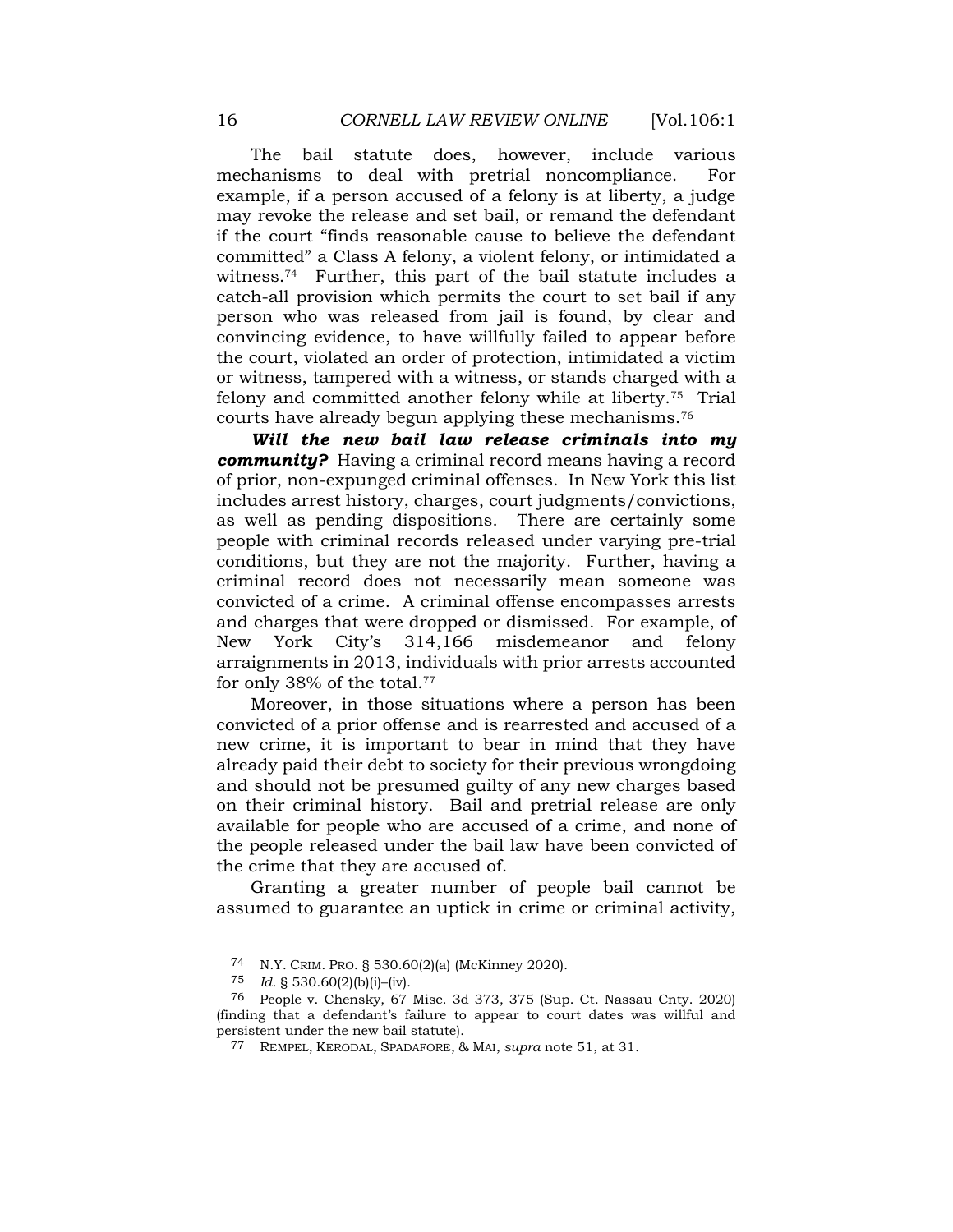since not being able to afford bail is not a predictor of likelihood to engage in criminal activity during the pendency of one's case. Counter to that fear, the most accurate predictors of pretrial success (remaining arrest-free during the pretrial period and appearing at scheduled court dates) are: prior convictions and incarceration, prior failures to appear to scheduled court dates, prior supervision revocations (probation or parole revocation), current criminal justice status (an open case), current top charge, and some demographic risk factors with younger people and males classified as higher risk.78 Notably, the same reliable predictors of success or failure during the pretrial period have been known since first studied in 1961 when the Vera Center launched The Manhattan Bail Project. The ability to pay bail is not and has never been a strong predictor. As bail rates increased, pretrial failure rates remained steady at 30 percent.<sup>79</sup>

*Shouldn't judges be permitted to consider public safety in their bail determinations?*<sup>80</sup> Yes, but only if they can do so accurately. Whether or not judges should consider public safety when making bail determinations has been a point of contention in New York for over 50 years. As previously mentioned, the New York legislature has rejected adding a public safety element to the bail statute on three occasions.81 Nonetheless, the debate rages on. Recently two prominent judges voiced their support for inclusion of this factor: former Chief Judge of the New York Court of Appeals Jonathan Lippman<sup>82</sup> and current Chief Judge Janet DiFiore.<sup>83</sup>

<sup>78</sup> *Id*. at 23

<sup>79</sup> RAM SUBRAMANIAN, RUTH DELANEY, STEPHEN ROBERTS, NANCY FISHMAN, & PEGGY MCGARRY, VERA INST. OF JUST., INCARCERATION'S FRONT DOOR: THE MISUSE OF JAILS IN AMERICA 30 (2015), [http://www.safetyandjusticechallenge.org/wp](about:blank)[content/uploads/2015/01/incarcerations-front-door-report.pdf](about:blank)

<sup>[</sup>https://perma.cc/G5E5-QH6Y].

<sup>80</sup> New York is currently the only state in the country that does not consider whether an accused poses a threat to the community prior to setting bail. Other states which have eliminated cash bail, such as New Jersey, consider whether an accused poses a threat to the community prior to either releasing them or incarcerating them while they wait for trial. Taryn A. Merkl, *New York's Upcoming Bail Reform Changes Explained*, BRENNAN CTR. FOR JUST. (Dec. 10, 2019), [https://www.brennancenter.org/our-work/analysis-opinion/new-yorks-](about:blank)

[upcoming-bail-reform-changes-explained](about:blank) [https://perma.cc/MY2N-M65Y].

<sup>81</sup> *See* s*upra* note 9.

<sup>82</sup> Lippman, *supra* note 23.

<sup>83</sup> Bernadette Hogan & Carl Campanile, *Campaign Begins to Revise New York's New No-bail Law*, N.Y. POST (Jan. 3, 2020, 9:26 PM), [https://nypost.com/2020/01/03/campaign-begins-to-revise-new-yorks-new](about:blank)[no-bail-law/](about:blank) [https://perma.cc/Z7MV-AC25].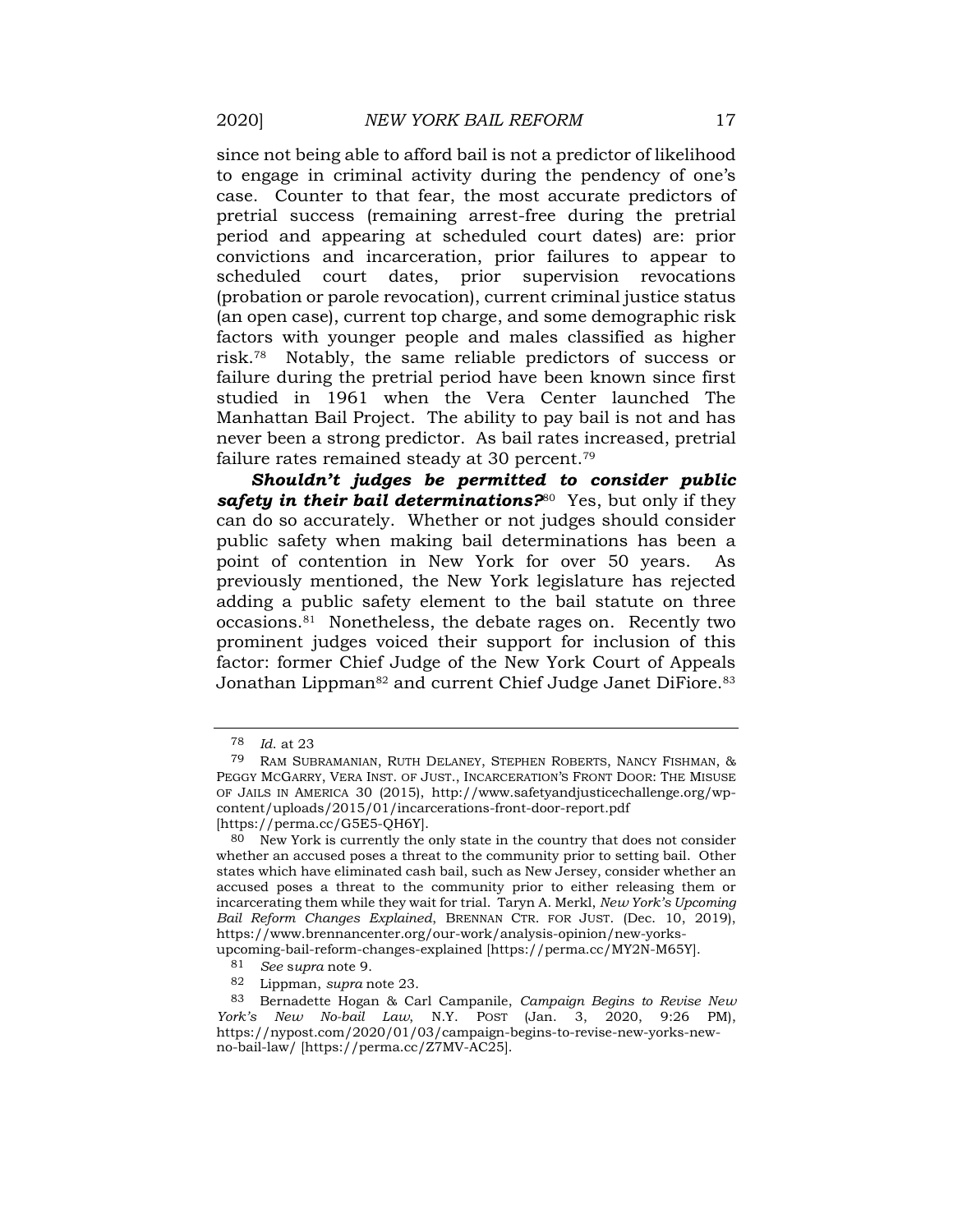The current modes of determining a person's future dangerousness or the risk they pose to their communities, however, are riddled with inaccuracies. The various existing tools at a judge's disposal tend to have varying rates of accuracy and have come under severe scrutiny for perpetuating racial and socioeconomic biases.84 They simply do not work accurately.

Further, many commentators including prominent members of the criminal bar have noted the commonly accepted notion that judges throughout New York have used bail to imprison people who they believed were risks to public safety despite the old bail statute specifically rejecting that consideration.85 That application of the previous bail statute resulted in thousands of unconvicted New Yorkers spending weeks and sometimes years of their lives behind bars.<sup>86</sup>

*Are some people being released after being accused of serious offenses?* Some of the offenses that are no longer eligible for bail are more serious than others. Under the 2020 amendments, the crime of menacing in the third degree, a Class E misdemeanor, $87$  and burglary in the second degree where the accused does not enter the living area of a home, a Class C felony,<sup>88</sup> are not bail eligible. Even so, the new bail statute seeks to keep bail as an option for crimes that involve violence, that involve sexual abuse, and that involve domestic abuse. Opponents of the law have noted that nonetheless some serious offenses are not eligible for bail.<sup>89</sup>

*Does bail reform affect poor people and people of color more than others?* Meaningful bail reform impacts poor people and people of color all across New York State, in part

<sup>84</sup> Aziz Z. Huq, *Racial Equity in Algorithmic Criminal Justice*, 68 DUKE L.J. 1043, 1080–82 (2019); Letter from Over 100 Community & Advocacy Groups Across New York State to Governor Andrew Cuomo 1–3 (November 2017), [http://bds.org/wp-content/uploads/Bail-Reform-Letter.pdf](about:blank)

<sup>[</sup>https://perma.cc/BV8W-HCVW]; Note, *Bail Reform and Risk Assessment: The Cautionary Tale of Federal Sentencing*, 131 HARV. L. REV. 1125, 1133–34 (2018); Michael A. Rosengart, Note, *Justice Reinvestment in Alaska: The Past, Present, and Future of SB 91*, 34 ALASKA L. REV. 237, 282–83 (2017).

<sup>85</sup> *See, e.g.*, Kelleher, *supra* note 24, at 800; Rahman, *supra* note 16, at 873– 74; Olderman, *supra* note 25, at 17–18; CTR. ON THE ADMIN. OF CRIMINAL LAW, *supra* note 8, at 26.

<sup>86</sup> Olderman, *supra* note 25, at 17.

<sup>87</sup> N.Y. PENAL LAW § 120.15 (McKinney 2020).

<sup>88</sup> *Id.* § 140.25.

<sup>89</sup> New York State Senator Robert G. Ortt, *Ortt Calls For Action on Criminal Justice Reform* (New York State Senate, January 7, 2020), https://www.nysenate.gov/newsroom/press-releases/robert-g-ortt/ortt-callsaction-criminal-justice-reform [https://perma.cc/A9T3-T4ML].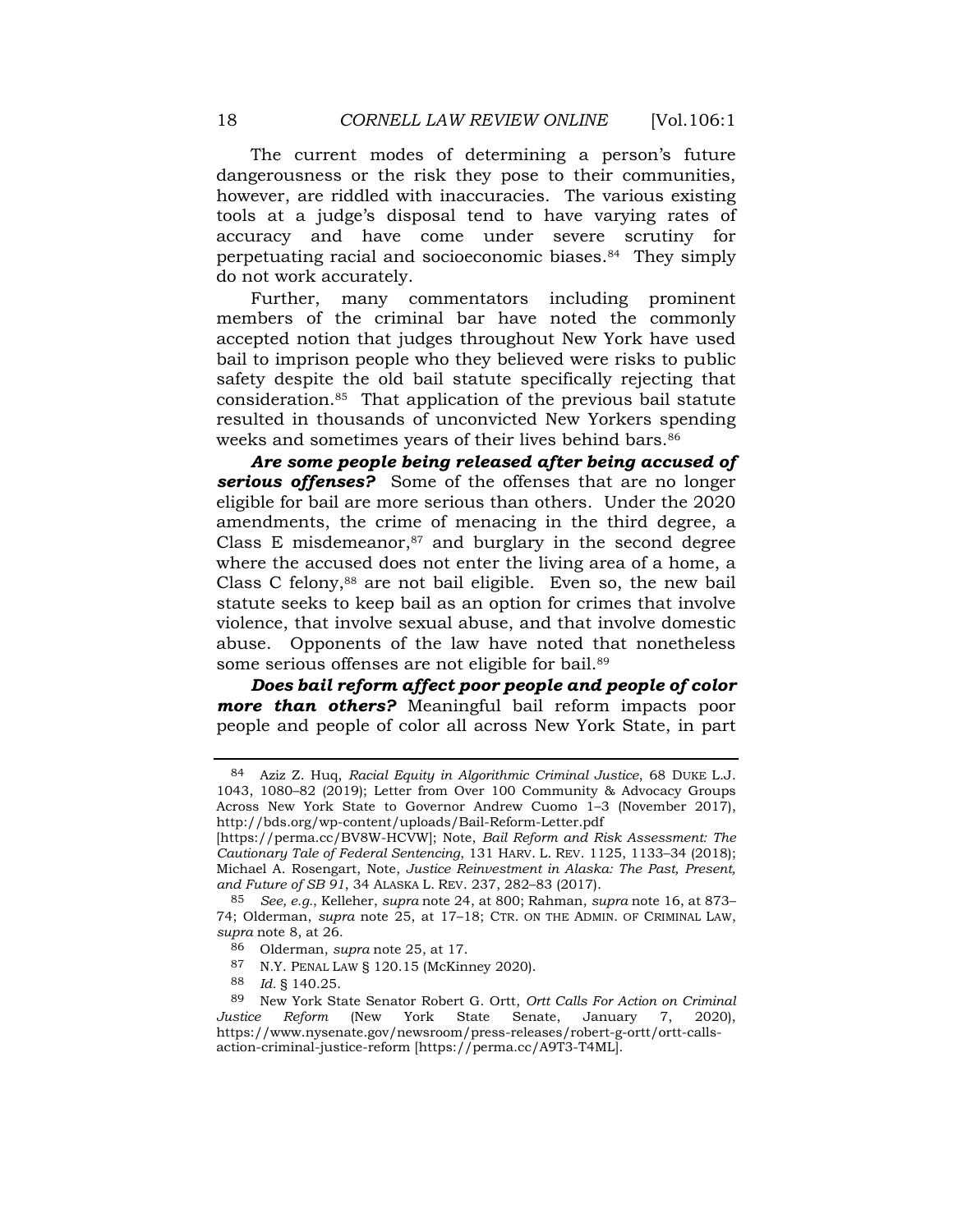because of the differing rates at which bail is granted for different demographics. People of color are overrepresented in New York's prisons and jails. Black people are 16% of the state's population and 53% of the incarcerated population. Latinx people are 18% of the state's population and 22% of the incarcerated population. White people are 58% of the state's population and 26% of the incarcerated population.<sup>90</sup> Inevitably, bail reform will impact different demographics in line with their contact with the criminal system.

Though the degrees to which race and racism in the criminal system impact myriad outcomes for accused people can be difficult to measure because of its complexity, pervasiveness, and limited research models, a significant body of research has still been able to illustrate the way cash bail disproportionately harms low income people of color.<sup>91</sup> In researching the impact of pretrial detention on arraignment proceedings in New York City, professors Emily Leslie and Nolan G. Pope found that higher pretrial detention rates among minority defendants explain 40 percent of the black-white gap in rates of being sentenced to prison and 28 percent of the Hispanic-white gap.92 Black and Latinx New Yorkers were given DAT custodial arrest diversions seven and six percent less than white New Yorkers in 2013.93 In other major urban areas (Philadelphia County and Miami Dade County) research illustrated:

that defendants with a prior offense, black defendants, defendants who are nonemployed, and defendants from zip codes with below-median incomes are substantially more likely to be initially detained before trial than their respective counterparts. These more disadvantaged defendants also have worse case and labor market outcomes following the bail hearing. 94

<sup>90</sup> *New York State Profile*, THE PRISON POLICY INITIATIVE,<br>ttps://www.prisonpolicy.org/profiles/NY.html [https://perma.cc/9VSH[https://www.prisonpolicy.org/profiles/NY.html](about:blank) PZWR] (last visited August 16, 2020).

<sup>91</sup> LÉON DIGARD & ELIZABETH SWAVOLA, VERA INST. OF JUST., JUSTICE DENIED: THE HARMFUL AND LASTING EFFECTS OF PRETRIAL DETENTION 7 (2019) [https://www.vera.org/downloads/publications/Justice-Denied-Evidence-](about:blank)[Brief.pdf](about:blank) [https://perma.cc/BD56-ENTZ].

<sup>92</sup> Emily Leslie & Nolan G. Pope, *The Unintended Impact of Pretrial Detention on Case Outcomes: Evidence from New York City Arraignments*, 60 J. OF L. AND ECON. 529, 531 (2017), http://econweb.umd.edu/~pope/pretrial\_paper.pdf [https://perma.cc/85JF-PBE2].

<sup>93</sup> REMPEL, KERODAL, SPADAFORE, & MAI, *supra* note 54, at 45.

<sup>94</sup> Will Dobbie, Jacob Goldin, & Crystal S. Yang, *The Effects of Pretrial Detention on Conviction, Future Crime, and Employment: Evidence from Randomly*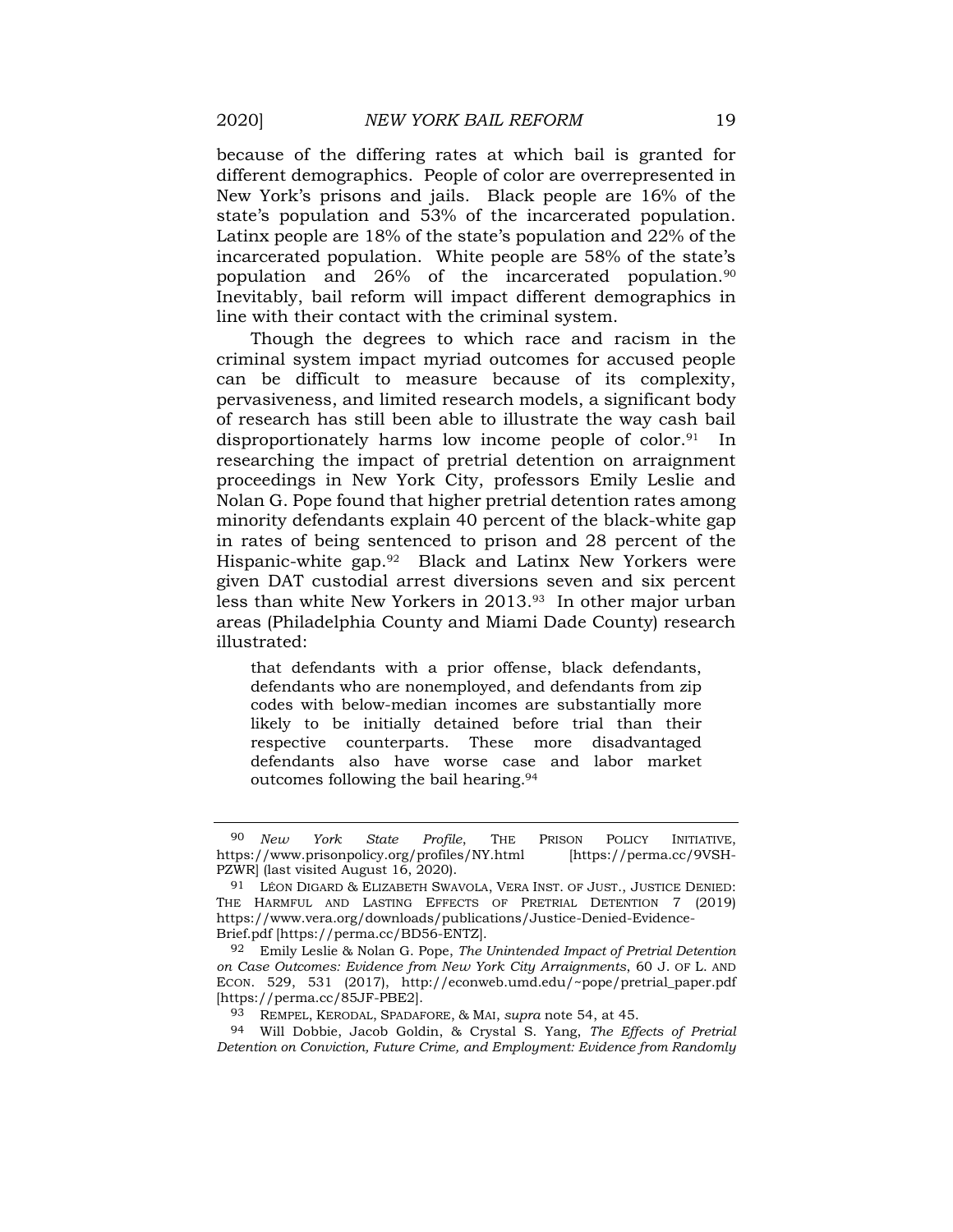Cash bail has historically served to illuminate poverty and harm already vulnerable communities, rather than keep them safer—it's supposed purpose.

*What are the collateral consequences of bail reform?* The new bail statute benefits both communities and accused people. New York will save millions of taxpayer dollars by releasing non-violent offenders pending trial. A recent report by the New York City Comptroller Scott Stringer found that the City alone spent a record \$337,524 per incarcerated person during the 2019 fiscal year—that is \$924 per day per person.<sup>95</sup>

Moreover, a person's ability to fight her case from outside of prison leads to more just outcomes for them and the community. From a legal standpoint, being released pretrial leads to less people pleading guilty simply because they want to get out of jail<sup>96</sup> and people are not forced into a decision that results in a litany of negative consequences.97 Pretrial release also allows accused people to exercise their right to go to, and better prepare for, trial, oftentimes leading to more favorable and just dispositions or a trial before a jury of their peers.<sup>98</sup> For example, in 2016 pretrial detention increased the likelihood of conviction by 7 to 13 percentage points in New York City for misdemeanor and felony convictions respectively, regardless of guilt or strength of the prosecution's case.<sup>99</sup>

More just outcomes in criminal cases also lead to better outcomes for communities. When a person is held in jail pretrial, the consequences are often devastating. A single

*Assigned Judges*, 108 AM. ECON. REV*.* 201, 214 (2018).

<sup>95</sup> Rich Calder, *NYC Spends Record \$337,524 per Inmate in Jail Annually: Report*, N.Y. POST (DEC. 6, 2019, 1:09 PM), [https://nypost.com/2019/12/06/nyc-spends-record-337524-per-inmate-in](about:blank)[jail-annually-report/](about:blank) [https://perma.cc/TLB8-BRB2].

<sup>96</sup> Paul Heaton, Sandra G. Mayson, & Megan Stevenson, *The Downstream Consequences of Misdemeanor Pretrial Detention*, 67 STAN. L. REV. 711, 714 (2017).

<sup>97</sup> A criminal conviction could lead to deportation, loss of government benefits, and inability to find employment, among many others. *See* Wallace Wade, *Who's Lying Now?*, 38 W. STATE U. L. REV. 1, 5 (2010); Gabriel J. Chin & Richard W. Holmes, Jr., *Effective Assistance of Counsel and the Consequences of Guilty Pleas*, 87 CORNELL L. REV. 697, 705–06 (2002).

<sup>98</sup> Angel Jackson, *The Unintended Consequences of Money Bail*, BURNS INST. FOR JUST. FAIRNESS & EQUITY BLOG (Apr. 18, 2016), [https://www.burnsinstitute.org/blog/the-unintended-consequences-of-money](about:blank#_ftn1)[bail/#\\_ftn1](about:blank#_ftn1) [https://perma.cc/57XJ-SMMC].

<sup>99</sup> Emily Leslie and Nolan G. Pope, *The Unintended Impact of Pretrial Detention on Case Outcomes: Evidence from New York City Arraignments*, 60 J. OF L. AND ECON. (2017) [http://econweb.umd.edu/~pope/pretrial\\_paper.pdf](about:blank) [perma.cc/T4LA-S6XJ].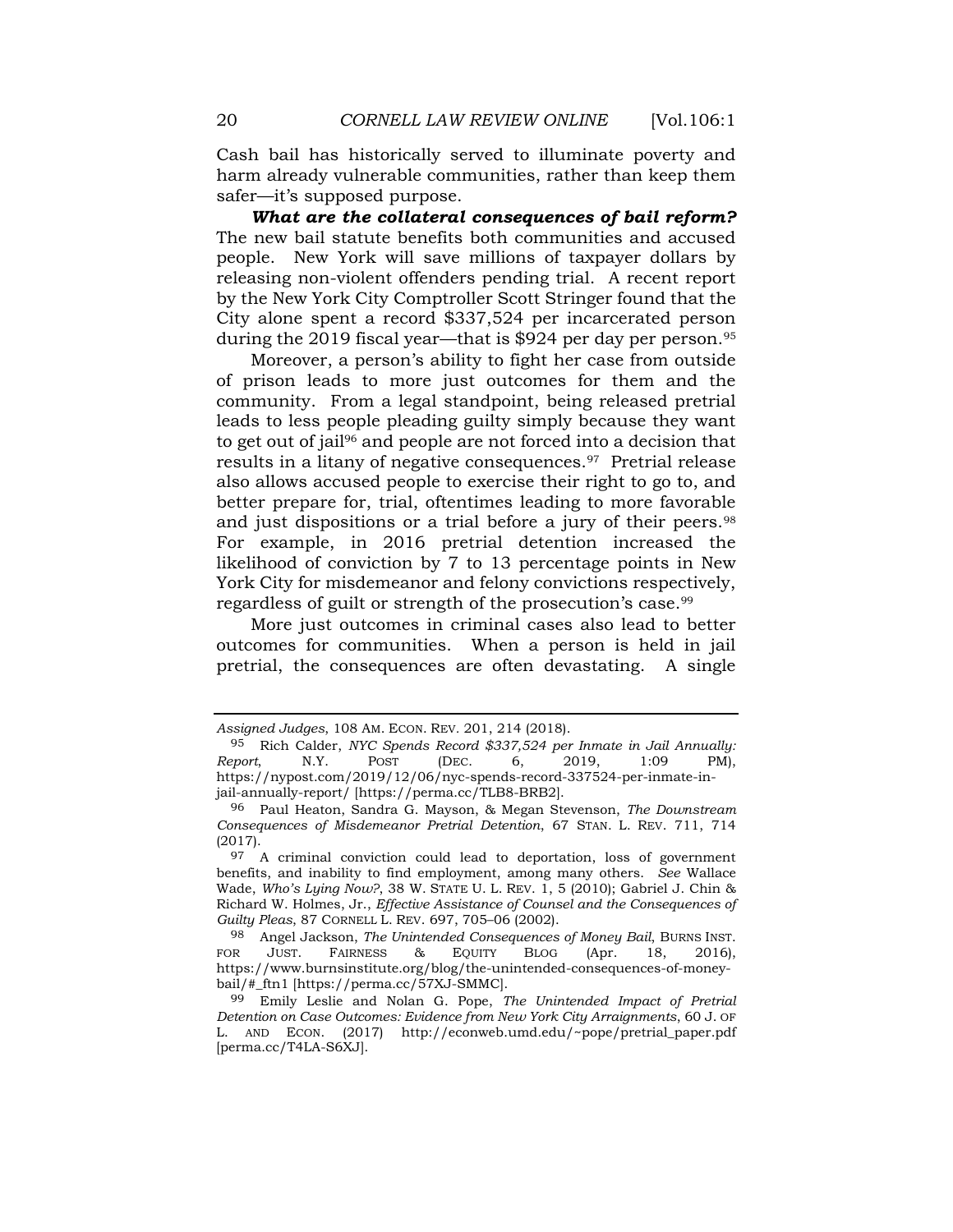mother who is arrested and held in jail because she cannot afford bail, for example, may lose custody of her child.100 A person who misses their rent payment because they cannot afford to pay bail can be evicted and become homeless.<sup>101</sup> People who are held because they cannot afford bail often lose their jobs or suffer from severe trauma and deteriorating mental health.<sup>102</sup>

The punishments people receive without having been convicted of a crime follow them beyond the torture of being in jail. That accused's mother's family is now destroyed. That person who could not make their rent is now homeless and that person whose mental health plummeted as they awaited trial could lead to the unthinkable.<sup>103</sup>

Instead of being subject to premature and possibly unnecessary or unjust punishment, pretrial release also helps accused people continue to be a productive member<sup>104</sup> of society as they await trial. When a person is at liberty pending trial, they can continue working and sustain the important social and family structures that are the backbone of our communities.

*Do people commit new crimes when they are released?* Both people who are able to pay bail and those who are released on their own recognizance can commit new crimes while they are free. Indeed, various news outlets have recently reported a few instances in which people who were released committed particularly heinous crimes.<sup>105</sup>

102 Dorothy Weldon, *More Appealing: Reforming Bail Review in State Courts*, 118 COLUM. L. REV. 2402, 2424 (2018).

103 The story of Kalief Browder of course comes to mind. His story made national headlines when he committed suicide at the age of 22 after spending three years in jail, only to have the charges against him dismissed. He was accused of stealing a backpack. P.R. Lockhart, *New York's Justice System Failed Kalief Browder. Now the City Will Pay His Family \$3.3 Million*, VOX (Jan. 25, 2019, 11:50 AM)[, https://www.vox.com/2019/1/25/18196524/kalief-browder-estate](about:blank)[settlement-new-york-rikers](about:blank) [https://perma.cc/DU37-J7T5].

<sup>100</sup> Kellen Funk, *The Present Crisis in American Bail*, YALE L. FORUM 1098, 1113 (2019).

<sup>101</sup> Scott M. Stringer, *The Human Costs of Cash Bail in NYC*, N.Y. AMSTERDAM NEWS (Mar. 26, 2019, 8:00 AM), [http://amsterdamnews.com/news/2019/mar/26/human-costs-cash-bail-nyc/](about:blank) [https://perma.cc/38JB-32TD].

 $104$  Productivity of a person, of course, is not a litmus test for when we should treat them humanely.

<sup>105</sup> *See, e.g.*, Samantha Michaels, *New York Politicians Are Using Anti-Semitic Attacks to Scare People About Bail Reform*, MOTHER JONES (Jan. 10, 2020), [https://www.motherjones.com/crime-justice/2020/01/new-york-politicians](about:blank)[are-using-the-anti-semitic-attacks-to-scare-people-about-bail-reform/](about:blank) [https://perma.cc/S8UC-NSLA].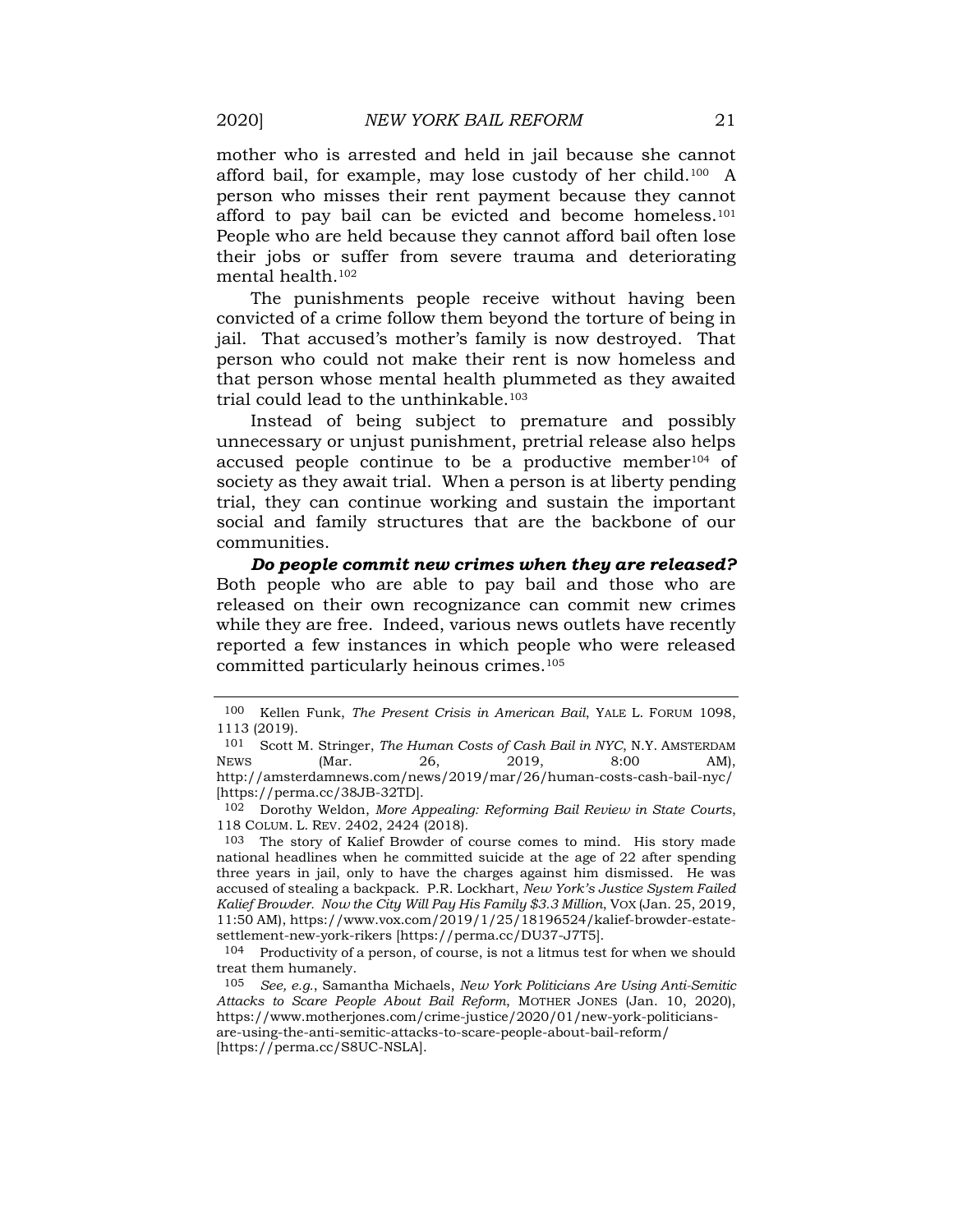Nevertheless, based on the statistics currently available, the vast majority of people who are released pending trial do not commit new offenses. A recent study surveying bail practices in New York City found that nearly two-thirds of misdemeanor defendants posed only a minimal risk of rearrest.106 The likelihood of people who are released pretrial committing a violent offense is even lower. A study found that, "90 percent of detained defendants with a misdemeanor charge and 78 percent with a felony charge posed only a minimal-tomoderate risk of re-arrest on a violent felony charge."<sup>107</sup> Another study suggested that based on data from 2001, about 17% of people released pretrial were rearrested, and that only 2% of people released pretrial that were rearrested were accused of a violent felony in New York City.<sup>108</sup>

Results from other states are similarly promising. In Kentucky, for example, 90% of people released on their own recognizance or to a supervised release program returned to court and did not reoffend pretrial.<sup>109</sup> At the federal level, a 2012 study by the Department of Justice found that only 4% of people released pretrial reoffended before their court date.<sup>110</sup>

Accordingly, although there is certainly a likelihood of people reoffending while they are released, the vast majority of people pose a minimal risk of reoffending. The likelihood of someone committing a violent felony while on pretrial release is even smaller.

Further, although it may seem counterintuitive, various studies have shown that when a person is detained prior to the adjudication of his/her innocence, the more likely they are to reoffend. That is, someone who is held in jail and then released pretrial is even more likely to reoffend than someone who was released on their own recognizance arraignment or before.<sup>111</sup>

<sup>106</sup> INDEPENDENT COMMISSION ON NEW YORK CITY CRIMINAL JUSTICE AND INCARCERATION REFORM, A MORE JUST NEW YORK CITY 43 (2017), https://www.vanalen.org/content/uploads/2017/07/Lippman-Commission-FINAL-4.18.17-Singles.pdf [https://perma.cc/M58Z-Y69U].

<sup>107</sup> *Id.*

<sup>108</sup> Michaels, *supra* note 105.

<sup>109</sup> Smith, *supra* note 22, at 467.

<sup>110</sup> Michaels, *supra* note 105.

<sup>111</sup> Jordan Gross, *Devil Take the Hindmost: Reform Considerations for States with a Constitutional Right to Bail*, 52 AKRON L. REV. 1043, 1090 n.207 (2018) ("Studies also show that people become more likely to reoffend the longer they are detained pretrial. With just two to three days of detention, low-risk defendants are almost 40 percent more likely to commit new crimes before trial than equivalent defendants held less than 24 hours. Low-risk defendants held 8 to 14 days are 51 percent more likely to recidivate within two years than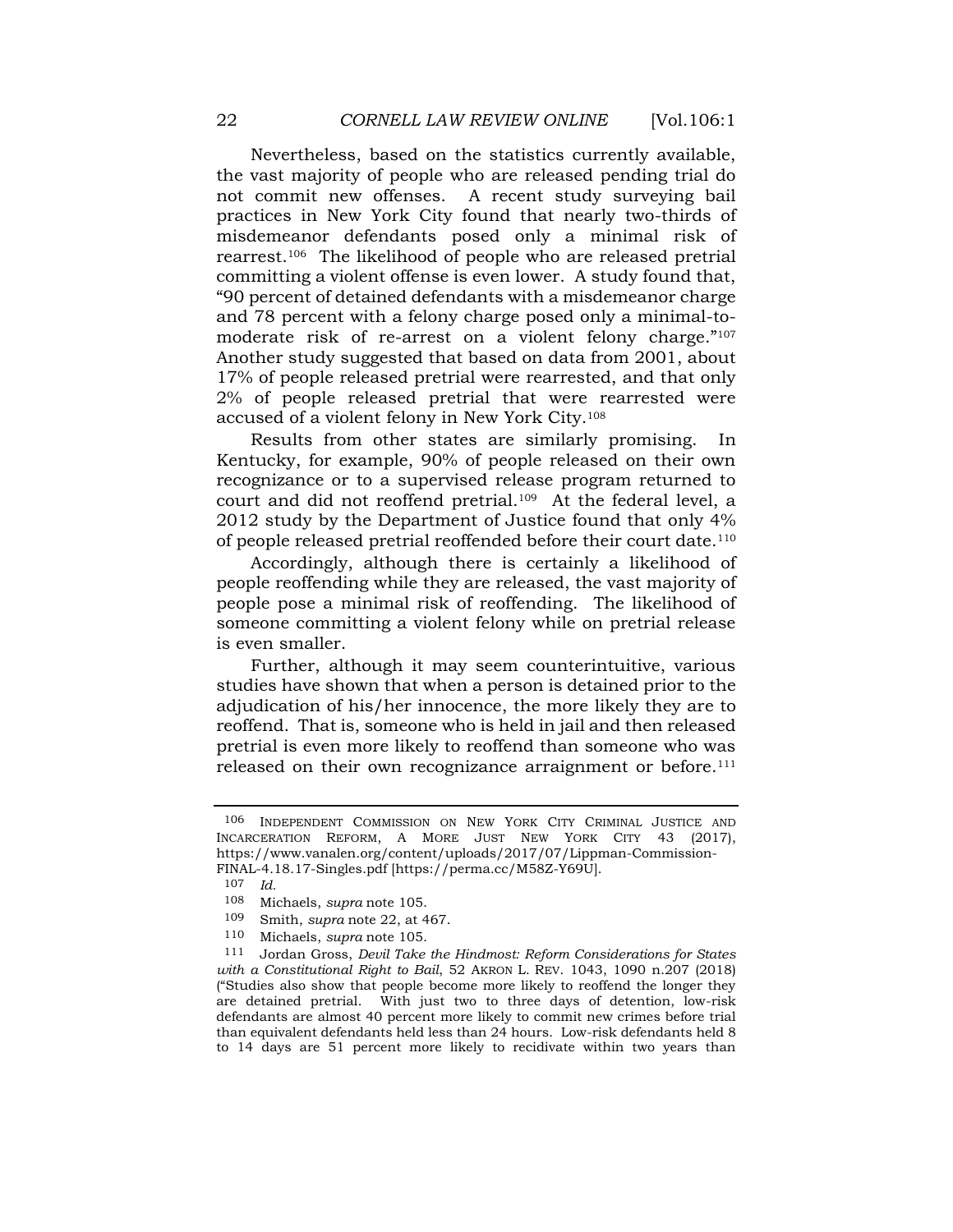One study in Pennsylvania found that assignment of money bail caused a 6 to 9 percent increase in recidivism.<sup>112</sup> The effect worsens as a person remains in jail for longer periods. Another study found that a person is 74% more likely to reoffend pretrial if they are held in jail for 31 days or more.<sup>113</sup> Therefore, it appears to serve public safety to release people before they lose their jobs, homes, or families.

*Will bail reform cause a crime wave?* No statistical data has shown any correlation between bail reform and a spike in crime. The limited data that is available shows that New York has been able to decrease its jail population while decreasing crime over the last decade.<sup>114</sup> Further, the effects of the COVID-19 pandemic through measures such as court room closures and stay-at-home orders from the spring of 2020 are likely to drastically impact crime rates for the unforeseeable future, further skewing data collection related to the 2019 and 2020 amendments.

Nevertheless, some recent publications have reported that New York City is experiencing a spike in crime since the statute went into effect on January 1,  $2020$ .<sup>115</sup> This assertion is premature. As multiple commentators have pointed out, January's crime statistics are not meaningful. Trends in crimes must be studied over large periods of time because crime may spike in one month and fall substantially the next.116 Moreover, no commentator has yet correlated any

equivalent defendants held one day or less.") (quotations and citation omitted); Chief Justice Fischer, *State of the Judiciary*, 75 J. OF THE MO. BAR 78, 80 (2019) ("Though presumed innocent, they lose their jobs, cannot support their families and are more likely to reoffend.").

<sup>112</sup> German Lopez, *America's Bail System Punishes Poor People—Even if They're Innocent of Any Crime*, VOX (Aug. 24, 2016, 2:30 PM), [https://www.vox.com/2016/8/24/12415268/bail-jail-prison-innocent-crime](about:blank)

<sup>113</sup> LAURA AND JOHN ARNOLD FOUND., PRETRIAL CRIMINAL JUSTICE RESEARCH 4 (2013), [https://cjcc.doj.wi.gov/sites/default/files/subcommittee/LJAF-Pretrial-](about:blank)[CJ-Research-brief\\_FNL.pdf](about:blank) [perma.cc/HD4Y-FMNX]; Allen, *supra* note 98.

<sup>114</sup> *NYCLU Statement on NYPD Press Conference Linking Bail to Crime Stats*, A.C.L.U. (Feb. 4, 2020), [https://www.aclu.org/press-releases/nyclu-statement](about:blank)[nypd-press-conference-linking-bail-crime-stats](about:blank) [https://perma.cc/F4EK-H5U5]. 115 *See, e.g.*, Azi Paybarah, *Crime Spikes. Is Bail Law to Blame?*, N.Y. TIMES (Feb. 5, 2020), [https://www.nytimes.com/2020/02/05/nyregion/nyc-](about:blank)

[crime.html](about:blank) [https://perma.cc/STR5-NRE4].

<sup>116</sup> Lindsay Beyerstein, *Did Bail Reform Really Cause a Crime Wave? An Honest Look at the Actual Numbers*, CITY & STATE N.Y. (Feb. 17, 2020), [https://www.cityandstateny.com/articles/opinion/commentary/did-bail-](about:blank)

[reform-really-cause-a-crime-wave.html](about:blank) [https://perma.cc/2964-2G73]; Adam H. Johnson, *A Lack of Evidence Doesn't Keep the New York Times from Declaring a 'Spike in Crime'*, THE APPEAL (Feb. 10, 2020), https://theappeal.org/a-lack-ofevidence-doesnt-keep-the-new-york-times-from-declaring-a-spike-in-crime/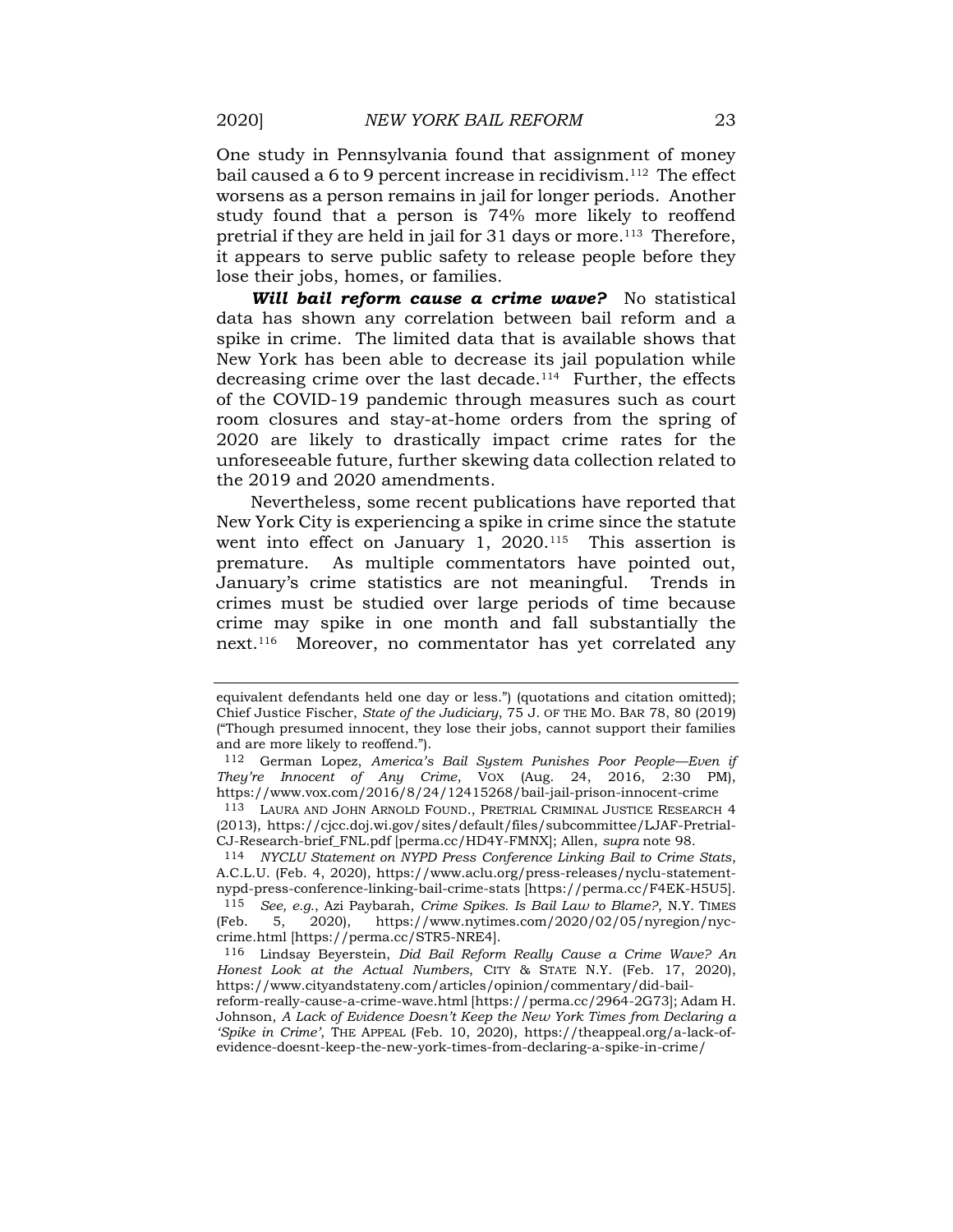apparent spike in crime with the new bail statute. Although an apparent crime "spike" occurred in January, New York had been implementing the new bail statute since November of 2019 without any perceived increase in crime.<sup>117</sup>

Commentators and experts should be tracking and closely studying the effects of the new bail statute in order to guarantee that it is being effective while protecting our communities. Up to this point, however, no such study has shown a correlation between the bail statute and any crime surge. $118$ 

### **CONCLUSION**

Bail reform in New York is far from over. Governor Cuomo recently signed the 2020 state budget which included amendments to the statute, significantly expanding the qualifying offenses eligible for bail or remand—a move perceived as a significant rollback by reformers. Republican and Democratic legislators have begun pushing amendments through the assembly and senate. $119$  In the judiciary, at least one trial court struck down the new statute as unconstitutional because it curbed a judge's discretion in fashioning bail. $120$ 

Like any other statute, New York's new bail statute is by no means perfect, but it makes huge strides towards promoting economic equality in the pretrial phase. The statute also attempts to squarely remedy the issue it was meant to fix: the inability of people to afford bail. Although there are serious concerns about the bill as outlined above, on balance it appears that the statute may aid economically disadvantaged New Yorkers if given the right amount of attention.<sup>121</sup> The data that is currently available shows that generally people who are released from jail awaiting trial return for their court dates and

119 *Id.*

<sup>[</sup>https://perma.cc/U8HP-RNEJ].

<sup>117</sup> Rebecca Rosenberg & Bruce Golding, *Nearly 900 City Inmates May Be Freed Even Before Bail-reform Law Takes Effect*, N.Y. POST (Nov. 3, 2019, 6:30 PM), [https://nypost.com/2019/11/03/nearly-900-city-inmates-may-be-freed](about:blank)[even-before-bail-reform-law-takes-effect/](about:blank) [https://perma.cc/9DJ6-GS7Y].

<sup>118</sup> Judge Lippman recently commented that "[w]e have been down this road before. As the Rockefeller Drug Laws were repealed, some raised the specter of increased crime. As the NYPD ended its stop and frisk policy, critics claimed we would be less safe. Crime has decreased and doomsayers have been proven wrong." Lippman, *supra* note 23.

<sup>120</sup> People v. Johnston, 2020 NYLJ LEXIS 287, at \*6 (City Ct. N.Y., Westchester Cnty. Feb. 3, 2020).

<sup>121</sup> RAHMAN, *supra* note 39, at 14–15.